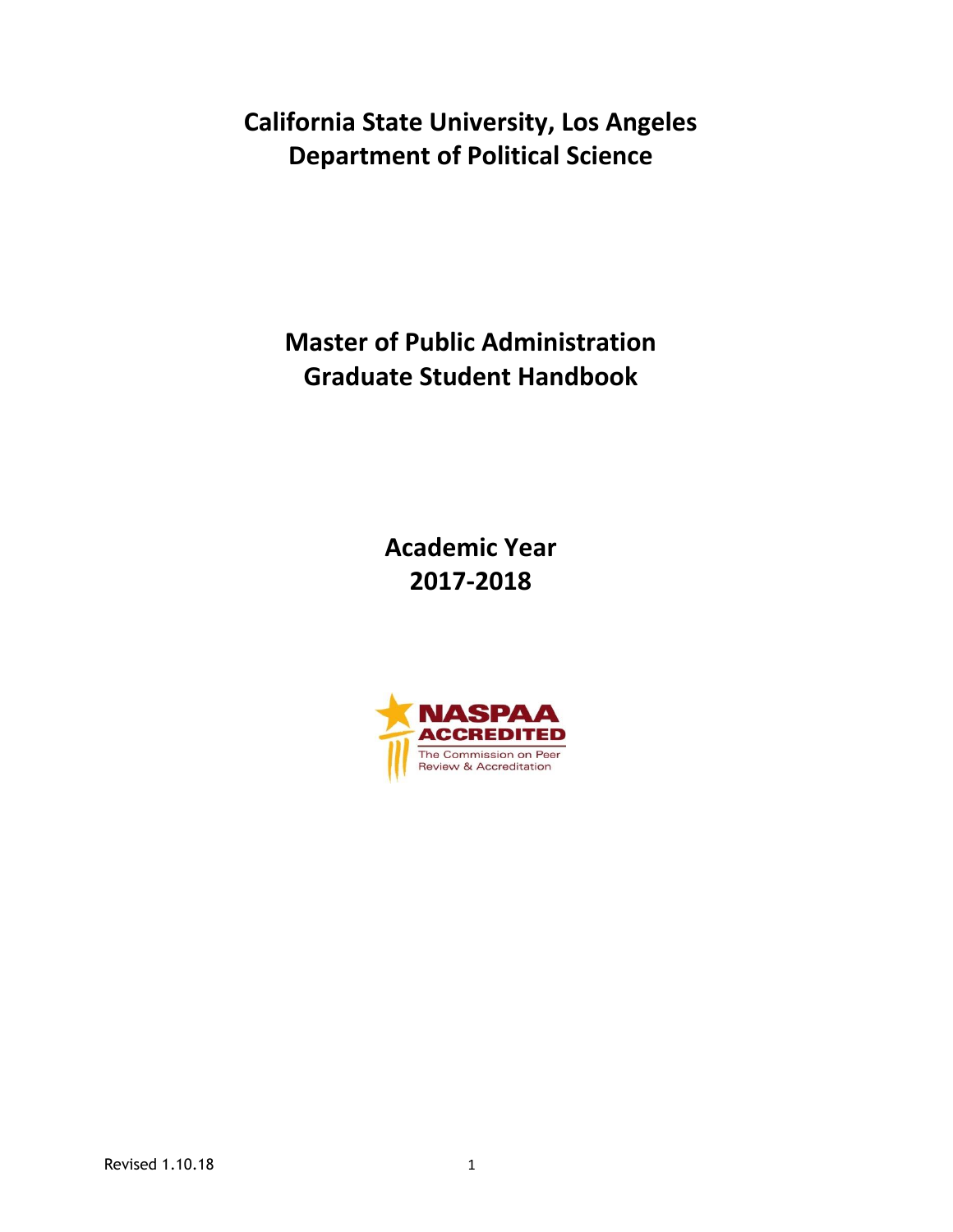# **Table of Contents**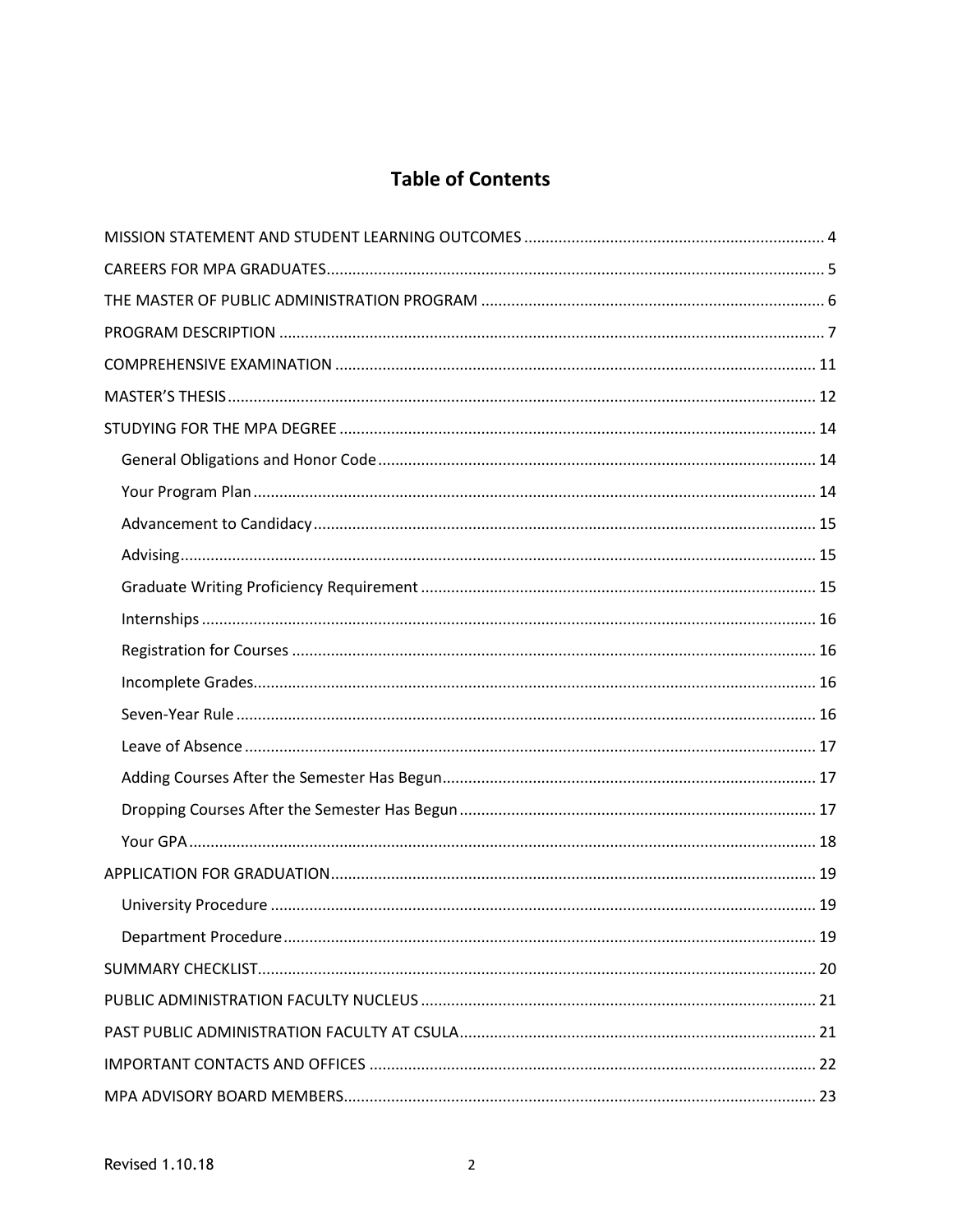### **PREFACE**

This handbook describes the MPA program beginning in Fall Semester 2016. All graduate students admitted into the MPA program beginning in Fall Semester 2016 and beyond are subject to these requirements. Students who began this program before Fall Semester 2016 have the option of remaining in their original program, or adapting their coursework to the new program. Students who wish to continue with their original programs prior to Fall Semester 2016 will be held to the University Catalog requirements in force in the semester for which they were accepted into the program.

| Semester MPA program - 36 units + Comp Exam                              |                                                                                                  |  |  |  |  |
|--------------------------------------------------------------------------|--------------------------------------------------------------------------------------------------|--|--|--|--|
| <b>REQUIRED CORE</b><br><b>NOTE:</b>                                     | ELECTIVES - 9 UNITS (SELECT FROM BELOW)                                                          |  |  |  |  |
| Core courses are 3 units, Electives are 1 or 3 units                     |                                                                                                  |  |  |  |  |
| POLS 5700 Public Administration as a Field of Practice                   | POLS 5830 Seminar: Managing Social Policy                                                        |  |  |  |  |
| POLS 5720 Organization & Management                                      | POLS 5835 Sem: Arts and Cultural Administration                                                  |  |  |  |  |
| POLS 5730 Public Sector Human Resources<br>Management                    | POLS 5840 Sem: Issues in the Metro Area                                                          |  |  |  |  |
| POLS 5740 Public Budgeting and Financial<br>Administration               | POLS 5845 Sem: Community Development Admin.                                                      |  |  |  |  |
| <b>MANAGEMENT PERSPECTIVES (SELECT 2)</b>                                | POLS 5850 Sem: Reg., the Environ., and CA Public Policy                                          |  |  |  |  |
| POLS 5750 Third Sector and Nonprofit Orgs                                | 1 UNIT ELECTIVES, POLS 5861-5866<br><b>Note: offerings in Summers and Intercessions</b>          |  |  |  |  |
| POLS 5760 Managing Intergovernmental &<br><b>Intersectoral Relations</b> | POLS 5861 Personal Leadership and Dev. in<br>Administration                                      |  |  |  |  |
| POLS 5770 E-Government and Management                                    | POLS 5862 Effective Communication for Public &<br>Nonprofit Admin.                               |  |  |  |  |
| <b>ANALYTICAL PERSPECTIVES (SELECT 2)</b>                                | POLS 5863 Effective Public Sector HRM Practices                                                  |  |  |  |  |
| POLS 5800 Data Analysis for Public & Nonprofit<br>Managers               | POLS 5864 Collaborative Governance                                                               |  |  |  |  |
| POLS 5810 Policy Analysis for Public & Nonprofit<br>Managers             | POLS 5865 Negotiation & Conflict Mgmt. for<br>Administrators                                     |  |  |  |  |
| POLS 5820 Program & Policy Implementation &<br>Evaluation                | POLS 5866 Public Sector Contracting Basics                                                       |  |  |  |  |
| <b>REQUIRED CAPSTONE</b>                                                 | POLS 5955 (1-3 UNITS) Selected Issues in PA<br>(topic varies; can be repeated for up to 6 units) |  |  |  |  |
| POLS 5900 MPA Capstone                                                   | POLS 5980 Graduate Directed Study                                                                |  |  |  |  |
| COMP EXAM -> POLS 5960                                                   | <b>PUBLIC SECTOR OR NON-PROFIT INTERNSHIP</b><br>Waived if student has relevant work experience  |  |  |  |  |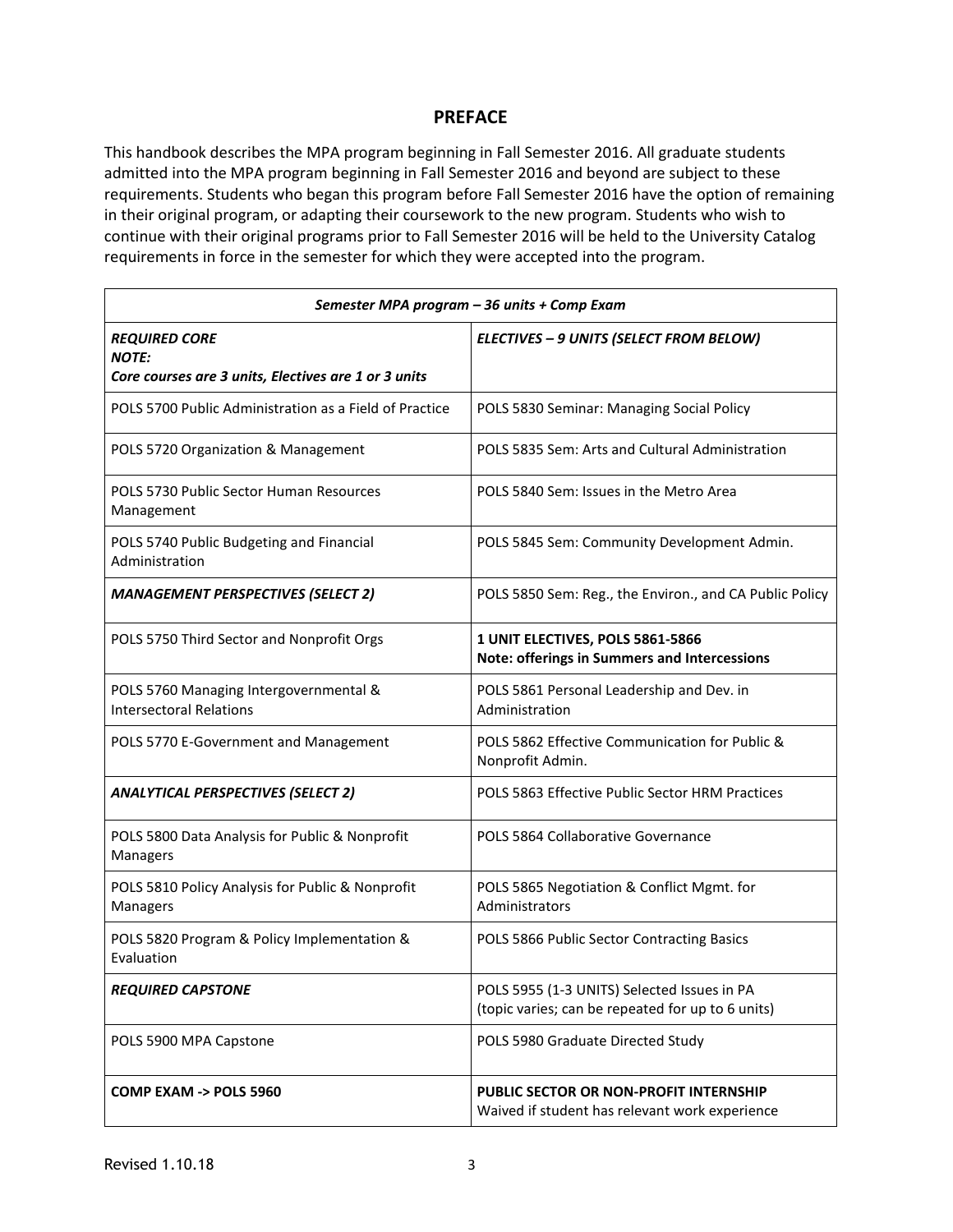# **MISSION STATEMENT AND STUDENT LEARNING OUTCOMES**

The Master of Public Administration (MPA) Program at California State University, Los Angeles, prepares students for leadership by educating them for professional public and community service within a diverse and dynamic urban environment. In the program, students develop the following leadership capabilities:

- Knowledge about public administration theory, research and practice
- Analytical and critical thinking skills to inform public and community problem-solving and decision-making processes
- An understanding of the ethical basis for public service
- Effective intra-organizational, inter-organizational and public oral and written communication skills
- A respect for and ability to engage the diversity of perspectives and interests involved in local governance

Adopted: May 27, 2015

# **ACCREDITED BY THE NETWORK OF SCHOOLS OF PUBLIC POLICY, AFFAIRS AND ADMINISTRATION**



The MPA program was reaccredited in July 2016 for a full six years. Accreditation is granted by NASPAA only after a rigorous process including a self-study evaluation and site visit from external evaluators. Accreditation is a guarantee of a recognized, high quality, well-run and up-to-date program. For more information, see: [http://www.naspaa.org/about\\_naspaa/naspaa.asp.](http://www.naspaa.org/about_naspaa/naspaa.asp)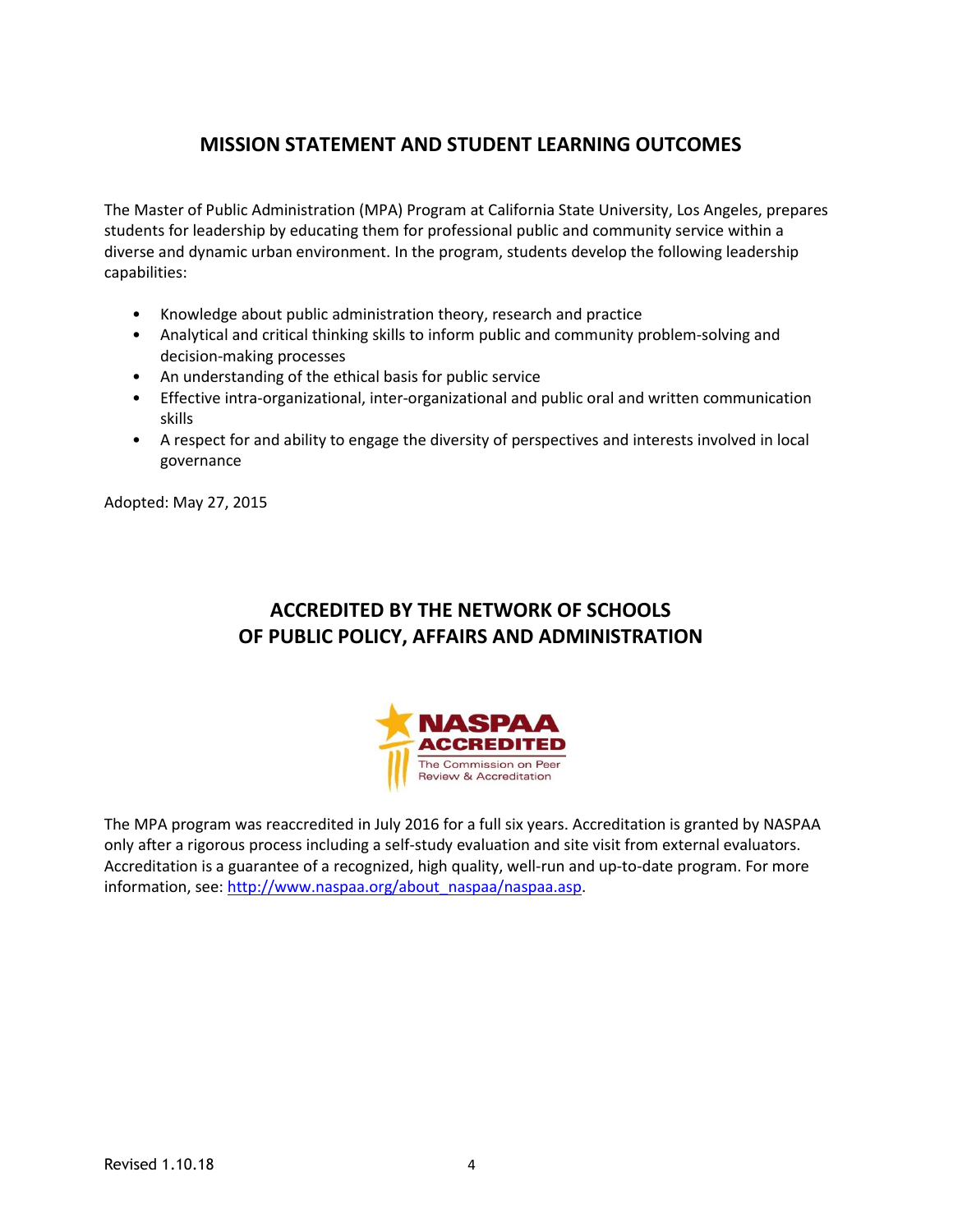# **CAREERS FOR MPA GRADUATES**

Our graduates continue to work in a variety of careers in local, state and federal governments, as well as in non-profit organizations. They are primarily managers, analysts and policy specialists:

- **Managers** implement policies, allocating resources to achieve the objectives of the program and organization.
- **▪ Program managers** administer programs: establishing objectives, stimulating productivity, motivating workers, reporting and evaluating work progress, structuring work, allocating resources, coping with internal and external political pressures, and ensuring that the public interest is reflected in the work of the agency.
- **▪ Staff managers** support the work of program managers, performing such activities as budgeting and financial management, personnel and labor relations, management information systems, organizational analysis, and procurement of supplies and materials.
- **▪ Staff analysts** develop ways to ensure that program objectives are met. They also look at new ways to meet the public's requests for service. A staff analyst must be familiar with research on social, economic, and environmental problems to propose potential courses of action to decision makers. They are the elements of the program usually involved in briefing papers. Staff analysts work in planning and evaluation units or budget divisions in government.
- **▪ Policy specialists**, the counterparts of staff analysts, work in consulting firms, research institutes or non-profit organizations.

Some of the positions recent graduates have held are:

Human Relations Analyst, Los Angeles County Appraisal Specialist, Assessor's Office, Los Angeles County Manager, Aquatorium, City of Commerce Community Residential Services Supervisor, Eastern Los Angeles Regional Center Assistant Director of Finance, City of Bellflower Environmental Supervisor, City of Los Angeles Lieutenant, Special Operations Division, Police Department, City of Pasadena Senior Investigator, State of California Manager, Staff Relations, Fire Department, City of Los Angeles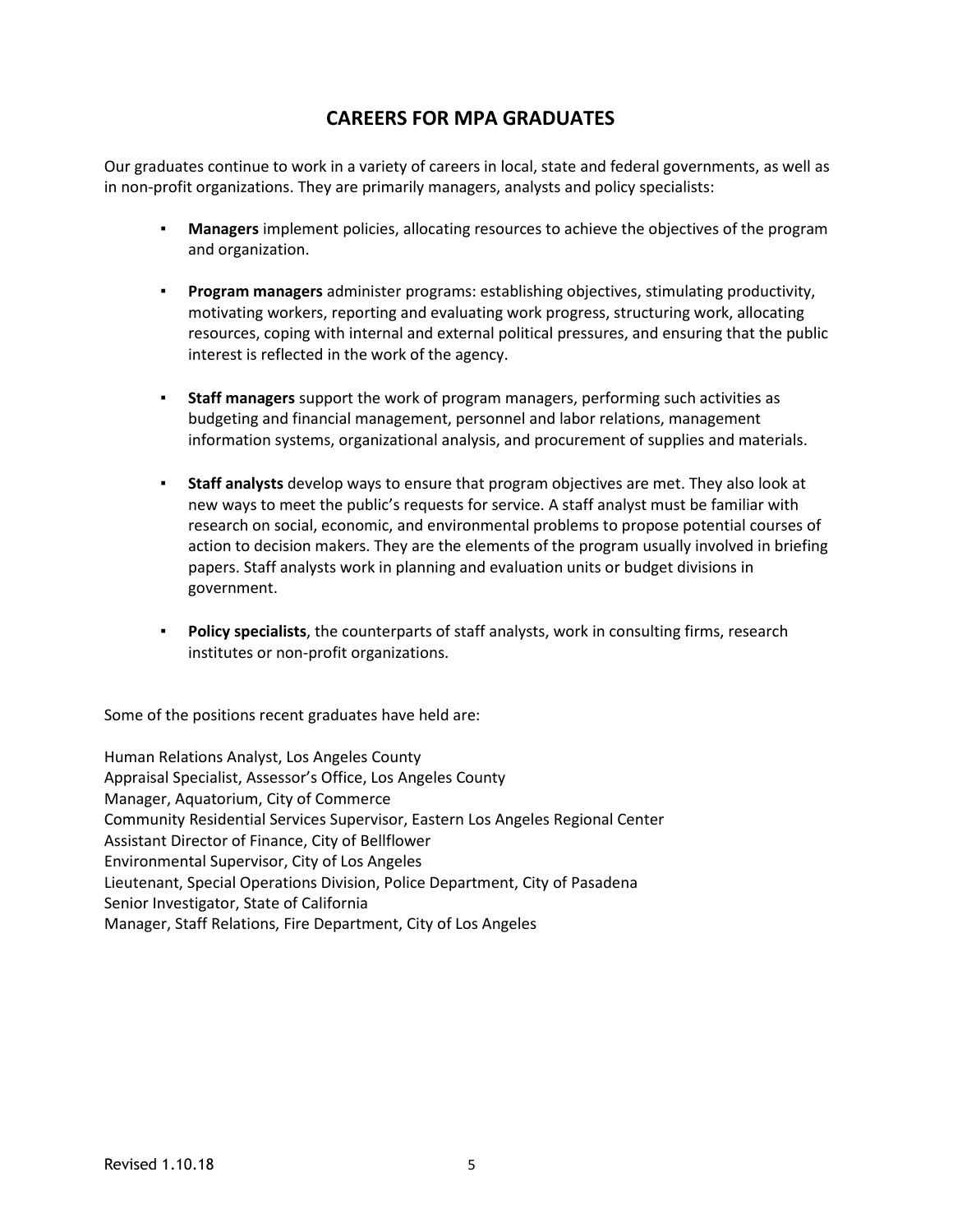## **THE MASTER OF PUBLIC ADMINISTRATION PROGRAM**

#### **Program Core**

POLS 5700 Public Administration as a Field of Practice POLS 5720 Public Sector Organization and Management POLS 5730 Public Sector Human Resource Management POLS 5740 Public Budgeting and Financial Administration

#### **Management Perspectives (Select 2)**

POLS 5750 Third Sector and Non-Profit Management POLS 5760 Intergovernmental and Intersectoral Relations POLS 5770 E-Government and Management

#### **Analytic Perspectives (Select 2)**

POLS 5800 Data Analysis for Public and Nonprofit Managers POLS 5810 Policy Analysis for Public and Nonprofit Managers POLS 5820 Program Implementation and Evaluation

### **Program Electives**

9 Units of Graduate Electives (3 units may be taken outside of the MPA program)

**Program Capstone**

POLS 5900 Capstone

**Comprehensive Examination or Thesis**

**Internship**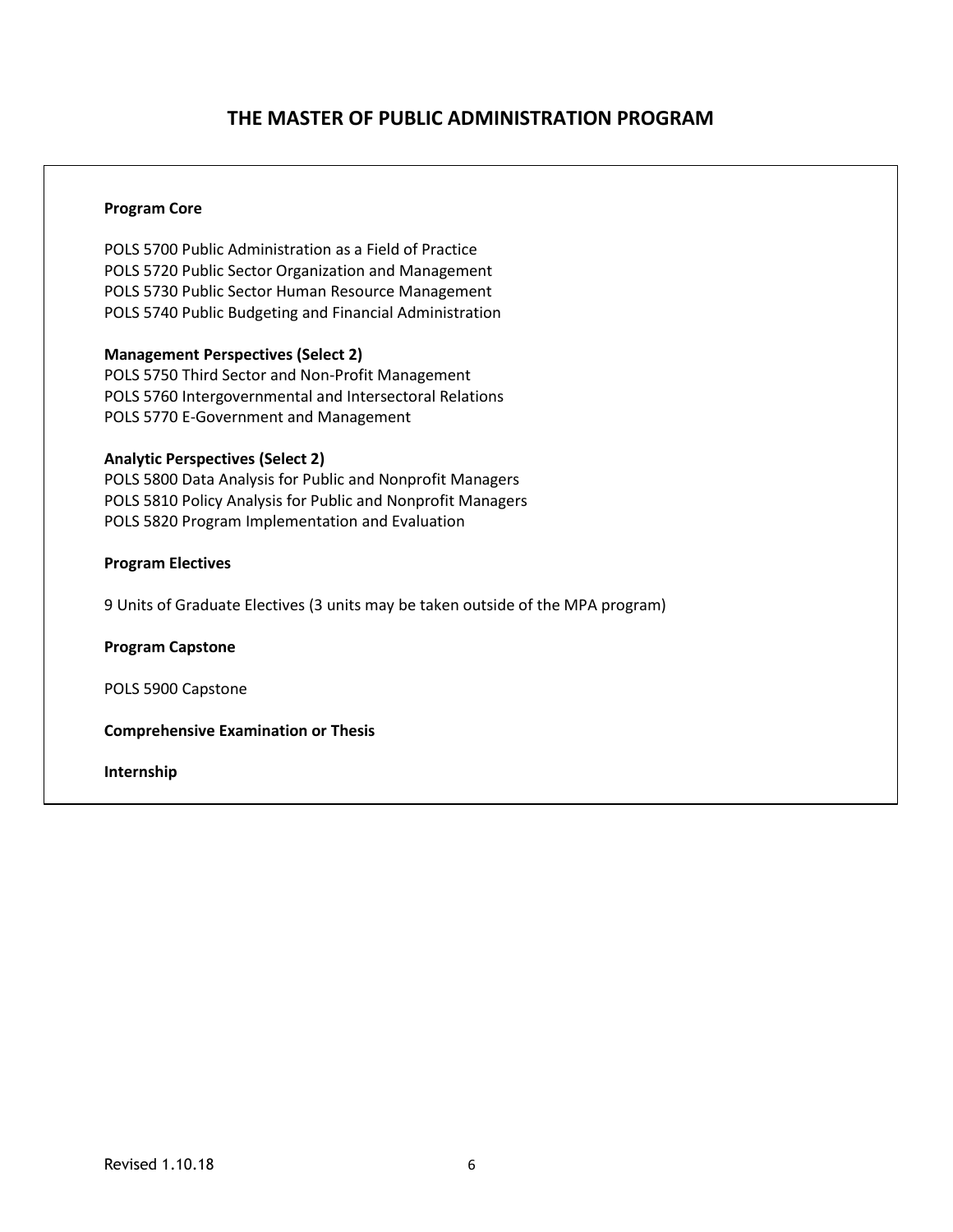## **PROGRAM DESCRIPTION**

### **PROGRAM CORE COURSES (3 units each): 12 Units (4 Courses)**

#### **POLS 5700 Public Administration as a Field of Practice**

This course provides an introduction to the study of public administration as a field of practice and serves as a foundation for the MPA program. Students must take this course in their first semester.

#### **POLS 5720 Public Sector Organization and Management**

Prerequisites: POLS 5700 or instructor's permission. A study of the most relevant organization and management thinkers and issues. Topics include organization structures and theories of management in the public sector, decision-making, human relations, goal setting, and leadership in government.

#### **POLS 5730 Public Sector Human Resource Management**

Prerequisites: POLS 5700 or instructor's permission. In depth study of personnel and human resource management, providing an opportunity to analyze current issues. Case studies of personnel problems; examination of varying roles of boards, commissions and other legislative bodies; and new frontiers in personnel research and personnel legislation.

#### **POLS 5740 Public Budgeting and Financial Administration**

Prerequisites: POLS 5700 or instructor's permission. Concepts and implementation of budgeting and financial administration. Topics include issues and problems in budget authorization, execution and control, including public policy implications with a special emphasis on budgeting as a management tool.

#### **MANAGEMENT PERSPECTVES (3 units each): 6 Units (Choose Any 2 Courses)**

#### **POLS 5750 Seminar: The Third Sector and Non-profit Organizations**

Prerequisites: POLS 5700 or instructor's permission. Study of the increasingly integrated relationship between government and third-sector service providers; professional management of non-profit organizations in a complex environment; completion of a grant writing project.

#### **POLS 5760 Managing Intergovernmental and Intersectoral Relations**

Prerequisites: POLS 5700 or instructor's permission. An introduction to the dynamics and patterns of vertical and horizontal intergovernmental and intersectoral relations; governmental structure; incentives for different levels of government; relationships between and among local, state and federal governments; competition/conflict; cooperation; and collaborative models of decision making. In addition, the course provides participants the opportunity to use collaborative problem-solving skills to address regional policy challenges.

#### **POLS 5770 E-Government and Management**

Prerequisites: POLS 5700 or instructor's permission. The objective is to cover electronic and mobile government issues and applications. Management issues of particular concern include information policy and public access, transparency, privacy security and computer crime.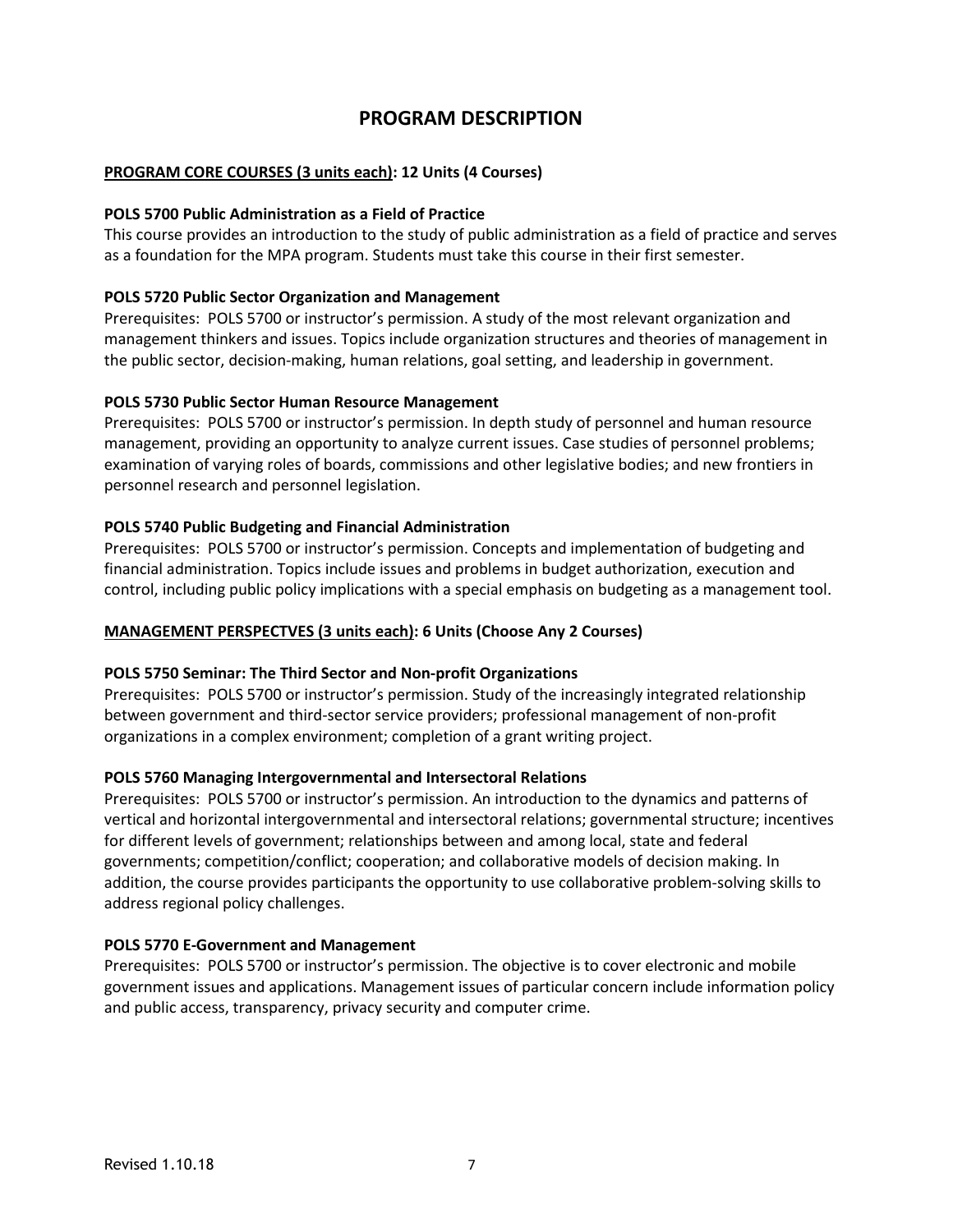### **ANALYTIC PERSPECTIVES (3 units each): 6 Units (Choose Any 2 Courses)**

#### **POLS 5800 Data Analysis for Public and Nonprofit Managers**

Prerequisites: POLS 5700 or instructor's permission; POLS 2810 or equivalent. If you have not had a recent elementary statistics course you should take or sit-in on POLS 2810 or another similar course. In this course, you will work on the statistical and other techniques necessary to carry out research. The course covers different methods of conducting research in public and non-profit organizations, issues of measurement in social science research, review of descriptive statistics, introduction to a statistical software package, probability concepts and applications, sampling, inferential statistics and statistical significance, multivariate analysis, and communication of findings.

#### **POLS 5810 Policy Analysis for Public and Nonprofit Managers**

Prerequisites: POLS 5700 or instructor's permission. This course provides an introduction to policy analysis, providing a current assessment of how analysis is used in public and non-profit decision-making. It also provides practical experience with applied analysis.

#### **POLS 5820 Policy and Program Implementation and Evaluation**

Prerequisites: POLS 5700 or instructor's permission. This course covers conceptual issues and basic methods for policy and program implementation and evaluation for public and non-profit administrators.

#### **ELECTIVES: 9 Units (Any Combination of 1- and 3-Unit Courses)**

**These should be chosen according to your interests; MPA graduate students may take one 4000-level POLS course or one course outside of the program with the MPA Advisor's prior consent.**

#### **3-Unit Electives**

#### **POLS 5830 Seminar: Managing Social Policy**

Prerequisites: POLS 5700 or instructor's permission. The course examines social policy programs at the national level and in California. It explores the role of politics, media, interest groups, and industry in policy administration, and considers the tradeoffs, design and implementation of health, welfare, housing policies.

#### **POLS 5835 Arts and Cultural Administration**

Prerequisites: POLS 5700 or instructor's permission. This course examines the basic components of arts and cultural administration in government agencies and, to a lesser extent, nonprofits. Students will learn the foundation and history of arts and cultural administration, the impact of arts on society and the economy, how different types of arts and cultural facilities are managed as well as arts and cultural policies.

#### **POLS 5840 Seminar: Issues in the Metropolitan Area**

Prerequisites: POLS 5700 or instructor's permission. This seminar surveys the special problems of cities at the turn of the 21st century, focusing on the discovery of characteristics of the ideal community and their use in administration.

#### **POLS 5845 Seminar: Community Development Administration**

Prerequisites: POLS 5700 or instructor's permission. Theory and process of planned development; role of administration in formulating and implementing development goals at all political community levels; planning, strategy, obstacles, assistance, development of competent personnel and institution-building.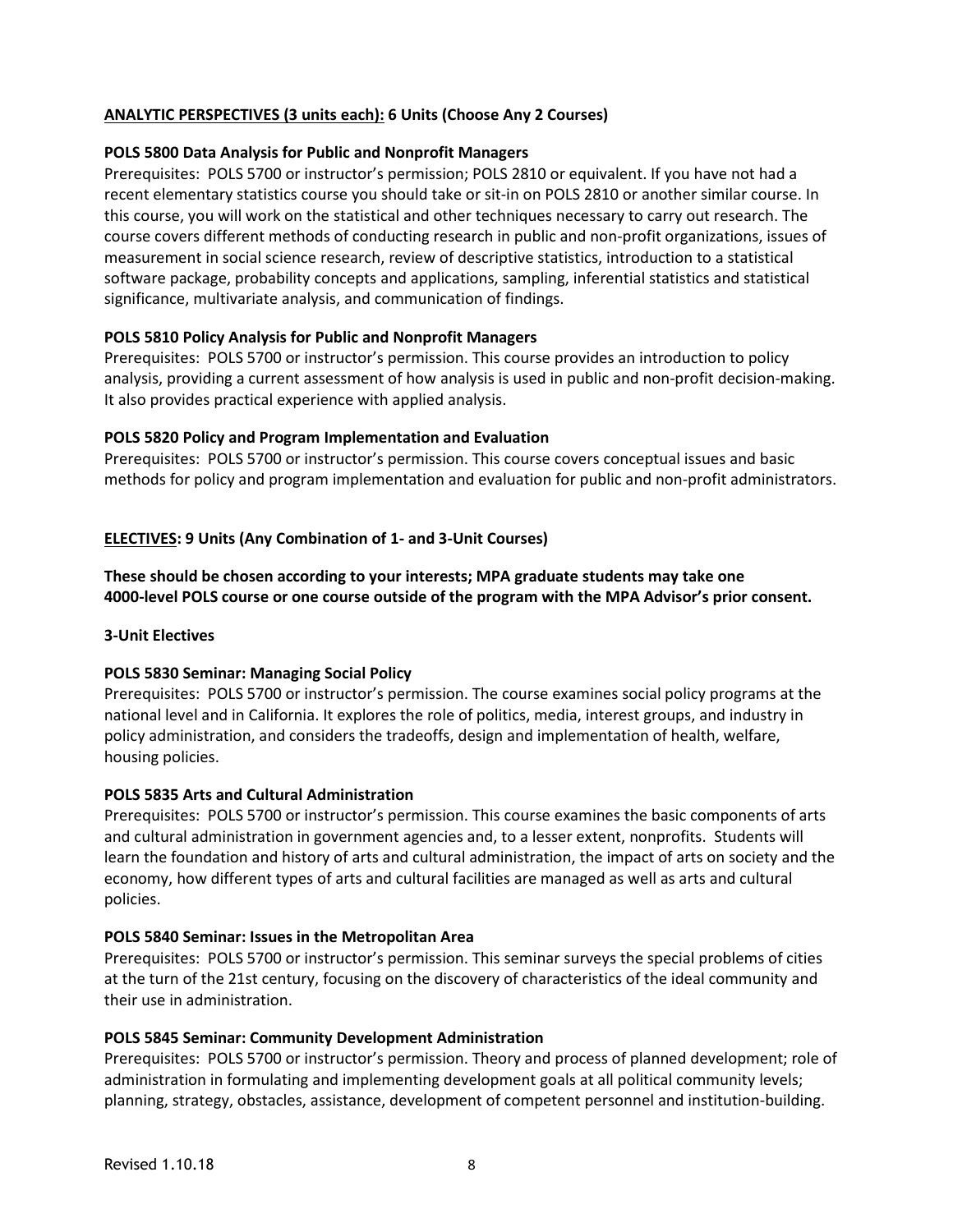#### **POLS 5850 Seminar: Regulation, the Environment and California Public Policy**

Prerequisites: POLS 5700 or instructor's permission. This seminar ties together three crucial topics that public administrators in California need to understand: regulation; environmental problems, particularly the problems of air quality, water quality and toxic waste disposal; and the study of California policy.

#### **POLS 5955 Selected Issues in Public Administration**

Prerequisites: POLS 5700 or instructor's permission. This seminar involves the presentation and discussion of selected issues and trends in administrative processes at all levels of government. It may be taken more than once for credit (to a maximum of 6 units).

### **POLS 5980 Graduate Directed Study**

Prerequisites: POLS 5700. Instructor consent to act as sponsor. Independent study of advanced topics in the field; regular conferences with sponsor. May be repeated twice for a maximum total of 6 units. Students contemplating doing a thesis may use POLS 5980 as a course in which they complete their 20- 30 page proposal.

### **1-Unit Electives**

### **POLS 5861 Personal Leadership and Development in Administration**

Prerequisites: None. This elective course addresses elements of leadership, including change, your "style," communication, teambuilding, planning, meeting management, working with internal and external constituencies, ethics.

### **POLS 5862 Effective Communication for Public and Non-Profit Administrators**

Prerequisites: None. This elective course addresses elements of effective organizational communication, including theories of managerial effectiveness, active listening, verbal and nonverbal cues, audience awareness, presentation skills, communication barriers, email and social media, and ethics.

#### **POLS 5864 Collaborative Governance**

Prerequisites: None. This elective course addresses the changing nature of governance skills, which increasingly require intergovernmental and intersectoral cooperation to address complex public problems.

#### **POLS 5865 Negotiation and Conflict Management for Administrators**

Prerequisites: None. This elective course addresses the question, "what is the best way for people to deal with their differences?" Introduction to conflict in organizations, and methods of negotiating differences for positive outcomes.

#### **POL 5866 Public Sector Contracting Basics**

Prerequisites: None. The elective course introduces contracting in the public and nonprofit sectors; types of contracts; negotiating, writing, monitoring, revising contracts; accountability and responsibilities; ethics and integrity in procurement.

#### **POLS 5955 Selected Issues in Public Administration**

Prerequisites: None. This seminar involves the presentation and discussion of selected issues and trends in administrative processes at all levels of government. It may be taken more than once for credit (to a maximum of 6 units).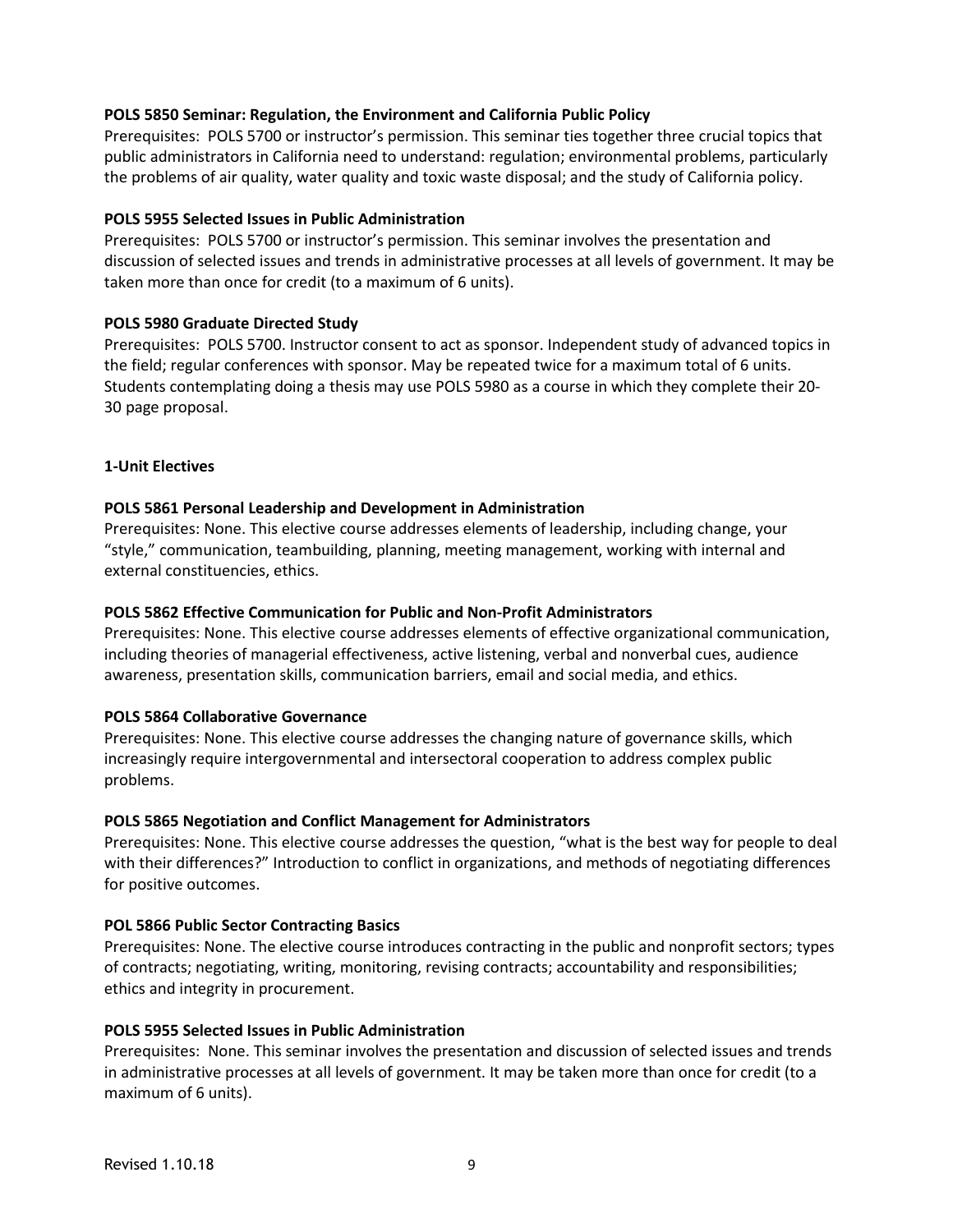### **CAPSTONE SEMINAR: 3 Units (1 Course)**

### **POLS 5900 MPA Capstone**

Prerequisites: Advanced to candidacy and satisfactory completion of the WPE; should be taken in last semester of program. Involves synthesis and practical application of public administration knowledge and skills acquired in the program. Emphasis on critical analysis of case studies and strategic assessment of real-world organizational issues.

### **COMPREHENSIVE EXAMINATION OR THESIS**

The culminating experience of your degree program is writing a comprehensive examination or thesis. The majority of MPA students have chosen the comprehensive examination because it has been difficult for working professionals to devote sufficient time and commitment to a thesis. You may take the comprehensive examination (POLS 5960) in the same semester as POLS 5900 MPA Capstone, which should be taken in your last semester of the program. The thesis option remains available.

#### **INTERNSHIP**

You must complete the equivalent of a one-semester internship in a public or non-profit organization or an approved field project. You may be able to substitute appropriate professional experience for the internship. To request this waiver, you must complete the Internship Waiver Form and submit it to the MPA Advisor for consideration. There is a link on the MPA Web site to the Internship Waiver Form, and the form is distributed at the MPA New Graduate Student Orientation.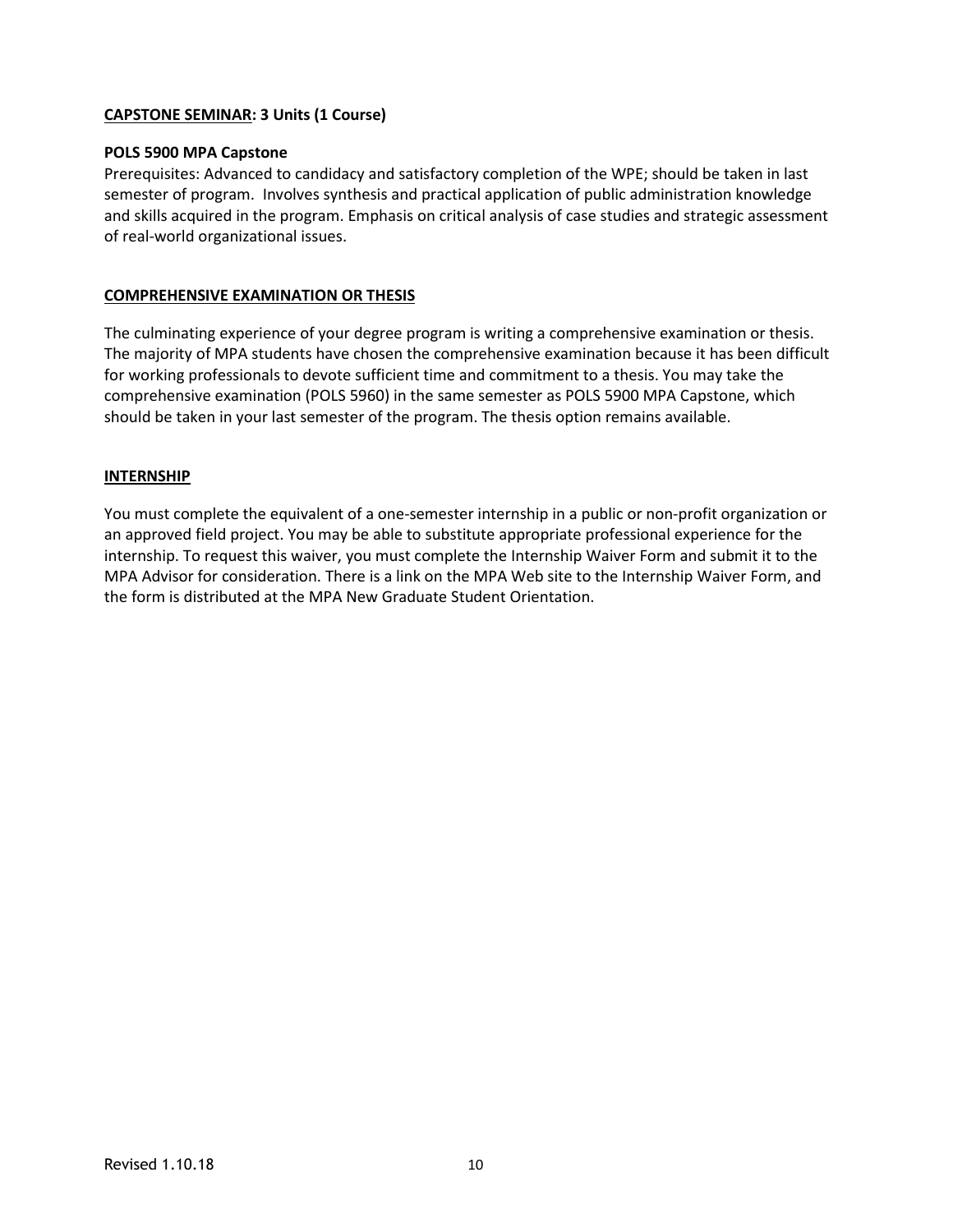## **COMPREHENSIVE EXAMINATION**

You may ONLY take the comprehensive examination in the last semester of your program, if you have:

- Maintained a minimum 3.0 average in your program
- Completed your Writing Proficiency Exam, if required
- Received Advanced Candidacy status
- Completed all outstanding incomplete grades
- Completed your internship requirement

During the registration period for your last semester in the program, you should request a permit from the Graduate Coordinator, and register for POLS 5960 via the G.E.T. registration system. The fee for the examination is currently \$10. No late "adds" are allowed, which means you must add the course by the third week of the semester in which you plan to take the examination.

The exam is administered in conjunction with POLS 5900 Capstone, which you also must take in your last semester. The exam will consist of an individual written case analysis that requires students to apply and demonstrate knowledge and skills learned in the program. Students will submit a signed honor pledge with the case, which will be subject to review using plagiarism detection software. The honor pledge upholds the ethical standards of the discipline of public administration and its professional association, the American Society for Public Administration, with this statement:

The Honor System in the MPA program depends upon adherence of all members of the program to high standards of academic behavior. Acts constituting a violation of the Honor Code include giving assistance in a formal academic exercise without due acknowledgement; plagiarism; the submission of the same work of academic credit more than once without permission; willful falsification of data, information or citation; and the failure to take constructive action in the event of committing or observing a violation or apparent violation.

I certify that I have neither given nor obtained assistance in this formal academic exercise without acknowledgement, that I have not plagiarized, that I am not submitting the same work for academic credit without permission, that I have not willfully falsified data, information, or citation, and that I have not failed to take constructive action in the event of committing or observing a violation or apparent violation of this Honor Code.

Each case study analysis is graded anonymously as high pass, pass or no pass by two faculty members for:

- 1. Knowledge of and ability to express theories and concepts and apply them.
- 2. Clarity in argument
- 3. Adequacy and relevance of facts, references, and data
- 4. Organization of material in a coherent, logical form
- 5. Professionalism in presentation

If you do not pass the examination, you may re-take the examination. The College of Natural and Social Sciences allows only three attempts at the comprehensive examination.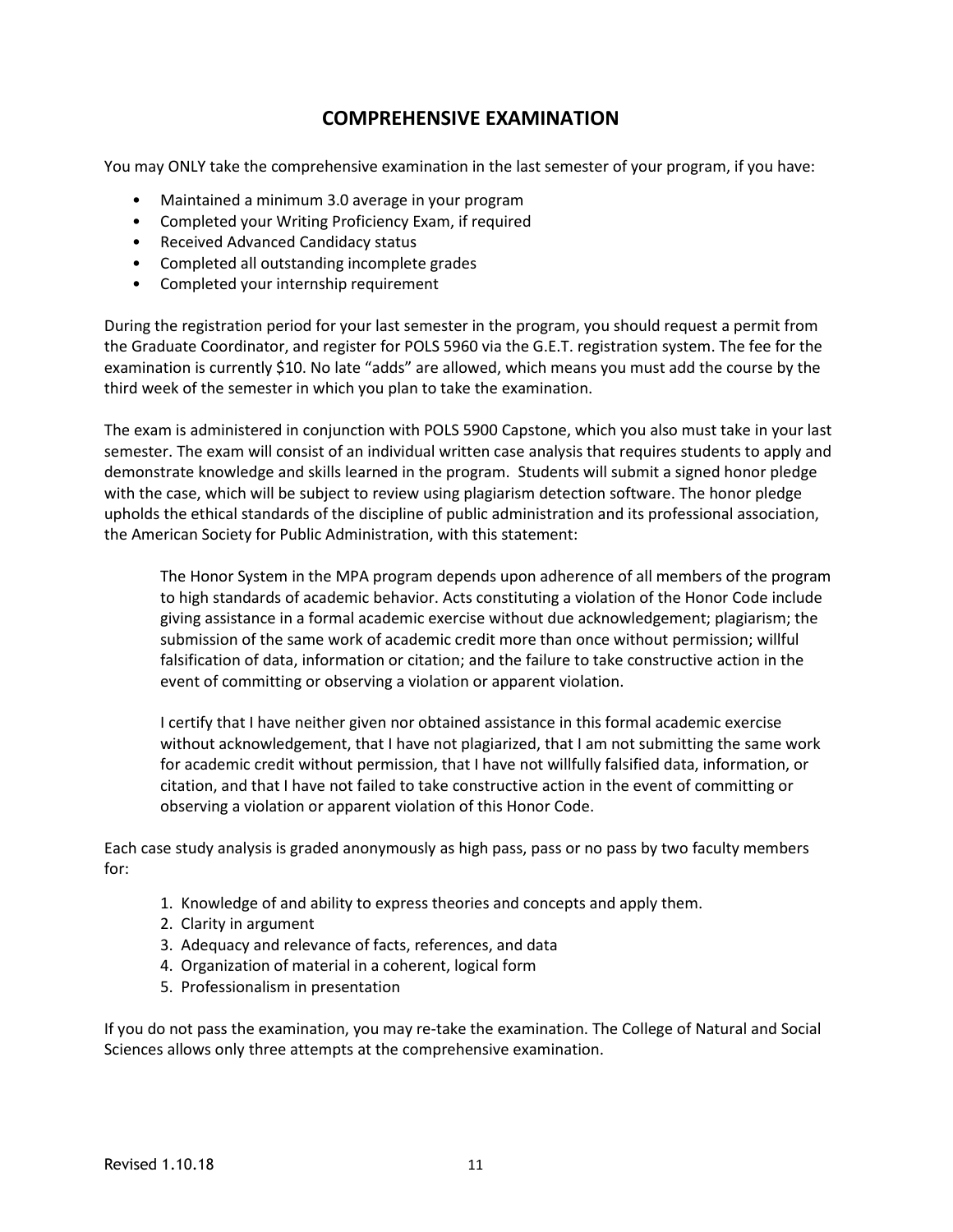## **MASTER'S THESIS**

You may write a Master's Thesis instead of taking the comprehensive examination. To do so you must have better than a 3.5 GPA in your coursework, a Public Administration faculty member willing to supervise the thesis, a proposal deemed acceptable by the faculty, and two other members of the committee acceptable to the MPA Graduate Advisor and the Political Science Department Chair. Students should take caution with a thesis. In our experience, courses often expire under the seven-year rule due to unfinished Master's theses. Sample theses are available in the Department and Library.

Title 5 of California's Education Code requires that theses meet the following standard:

A thesis is the written product of a systematic study of a significant problem. It identifies the problem, states the major assumptions, explains the significance of the undertaking, sets forth the sources for and methods of gathering information, analyzes the data, and offers a conclusion or recommendations. The finished product evidences originality, critical and independent thinking, appropriate organization and format, and thorough documentation.

#### **Thesis Proposals**

A 15- to 25-page proposal is required. Each faculty member on your committee must sign off on the proposal. It should have the following sections:

1. *A statement of the problem and its significance.* What problem will the thesis investigate? How does that problem relate to current problems in the field, to the public administration/public policy literature, etc.? How significant is the problem compared with other problems that might be investigated for these kinds of governments, policies, etc.?

2. *What literature exists on this general problem area?* What has been written about the problem in the last two decades in the public administration or public policy literature? What are the two or three central themes of that literature? What are the gaps in that literature regarding your issue of focus?

3. *What hypotheses will you collect evidence on?* Most theses endeavor to collect evidence concerning some problem, either in a case study or some more systematic gathering of evidence (survey, use of existing Census or survey data, etc.). What are the two or three (or more) hypotheses for which we are collecting evidence? These should relate directly to the literature in the second part of the proposal.

4. *What data or information will be collected as evidence concerning the hypotheses?* What will be the source of the data, and what problems might be expected to arise as a result of the data collection method? What are the weaknesses of this method? The strengths? How will you compensate for the weaknesses? How original is the data?

5. *The Outcome of the Study.* Give us several paragraphs that tell us what you expect to find and why it will be significant. Be sure to explain fully what will be original about the thesis compared to other work.

Usually, the proposal can become with revision the first chapter of the thesis. A thesis is expected to be a well-written, original, piece of work which states a problem, explores how it has been treated in the literature, states one or more hypotheses, indicates the data or information that will be used to confirm/disconfirm the hypotheses, contains one or more chapters which explain the findings of the analysis, and one or more chapters which draw conclusions from the study.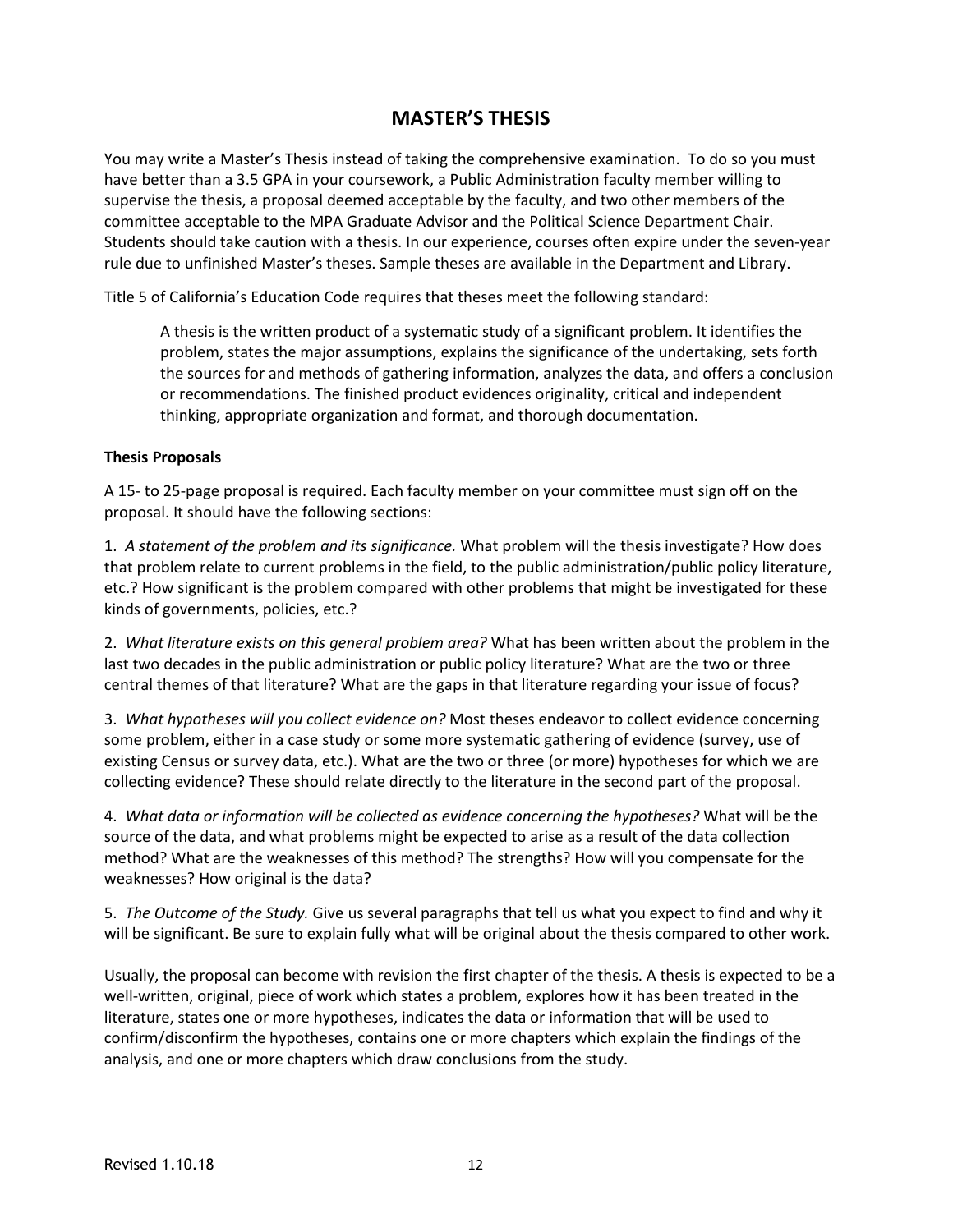# **MPA CURRICULUM MAP OF COURSES AND STUDENT LEARNING OUTCOMES**

| <b>MPA Student</b><br><b>Learning Outcomes</b> | Knowledge about PA<br>$\bullet$<br><b>Communication skills</b><br>$\bullet$<br>Respect for diversity<br>$\bullet$ | Analytical and critical<br>$\bullet$<br>thinking skills<br>Communication skills<br>$\bullet$ | Analytical and critical<br>thinking skills | Understanding of the<br>ethical basis for public<br>service | <b>Communication skills</b><br>$\bullet$<br>Respect for diversity<br>$\bullet$ |  |  |
|------------------------------------------------|-------------------------------------------------------------------------------------------------------------------|----------------------------------------------------------------------------------------------|--------------------------------------------|-------------------------------------------------------------|--------------------------------------------------------------------------------|--|--|
| <b>POLS 5700</b><br><b>Foundations</b>         |                                                                                                                   |                                                                                              |                                            | I, A                                                        |                                                                                |  |  |
| <b>POLS 5720</b><br>Org & Mgt                  |                                                                                                                   |                                                                                              | I, P                                       | п                                                           | P                                                                              |  |  |
| <b>POLS 5730</b><br><b>HRM</b>                 | P                                                                                                                 |                                                                                              | P                                          | P                                                           |                                                                                |  |  |
| <b>POLS 5740</b><br><b>Budgeting</b>           | P                                                                                                                 | ı                                                                                            | P                                          | P                                                           | P                                                                              |  |  |
| <b>MANAGEMENT</b><br><b>PERSPECTIVES</b>       |                                                                                                                   |                                                                                              |                                            |                                                             |                                                                                |  |  |
| <b>POLS 5670</b><br><b>Non-Profit Mgt</b>      | P                                                                                                                 | P                                                                                            | P                                          | P                                                           | P                                                                              |  |  |
| <b>POLS 5760</b><br><b>IG Relations</b>        | $\boldsymbol{\mathsf{P}}$                                                                                         | P                                                                                            |                                            | P                                                           | P                                                                              |  |  |
| <b>POLS 5770</b><br><b>E-Governance</b>        | P                                                                                                                 | P                                                                                            |                                            |                                                             | P                                                                              |  |  |
| <b>ANALYTIC</b><br><b>PERSPECTIVES</b>         |                                                                                                                   |                                                                                              |                                            |                                                             |                                                                                |  |  |
| <b>POLS 5800</b><br><b>Data Analysis</b>       |                                                                                                                   | P                                                                                            | P                                          |                                                             | P                                                                              |  |  |
| <b>POLS 5810</b><br><b>Policy Analysis</b>     |                                                                                                                   | P                                                                                            | P                                          |                                                             | P                                                                              |  |  |
| <b>POLS 5820</b><br><b>Program Evaluation</b>  |                                                                                                                   | P                                                                                            | P                                          |                                                             | P                                                                              |  |  |
| <b>CULMINATING</b><br><b>EXPERIENCE</b>        |                                                                                                                   |                                                                                              |                                            |                                                             |                                                                                |  |  |
| POLS 5900 Capstone                             | P                                                                                                                 | P                                                                                            | P                                          | P                                                           | P                                                                              |  |  |
| <b>POLS 5960</b><br><b>Comp Exam</b>           |                                                                                                                   | Α                                                                                            | Α                                          | $\boldsymbol{\mathsf{A}}$                                   | Α                                                                              |  |  |
| I = INTRO, P = PRACTICE, A = ASSESS            |                                                                                                                   |                                                                                              |                                            |                                                             |                                                                                |  |  |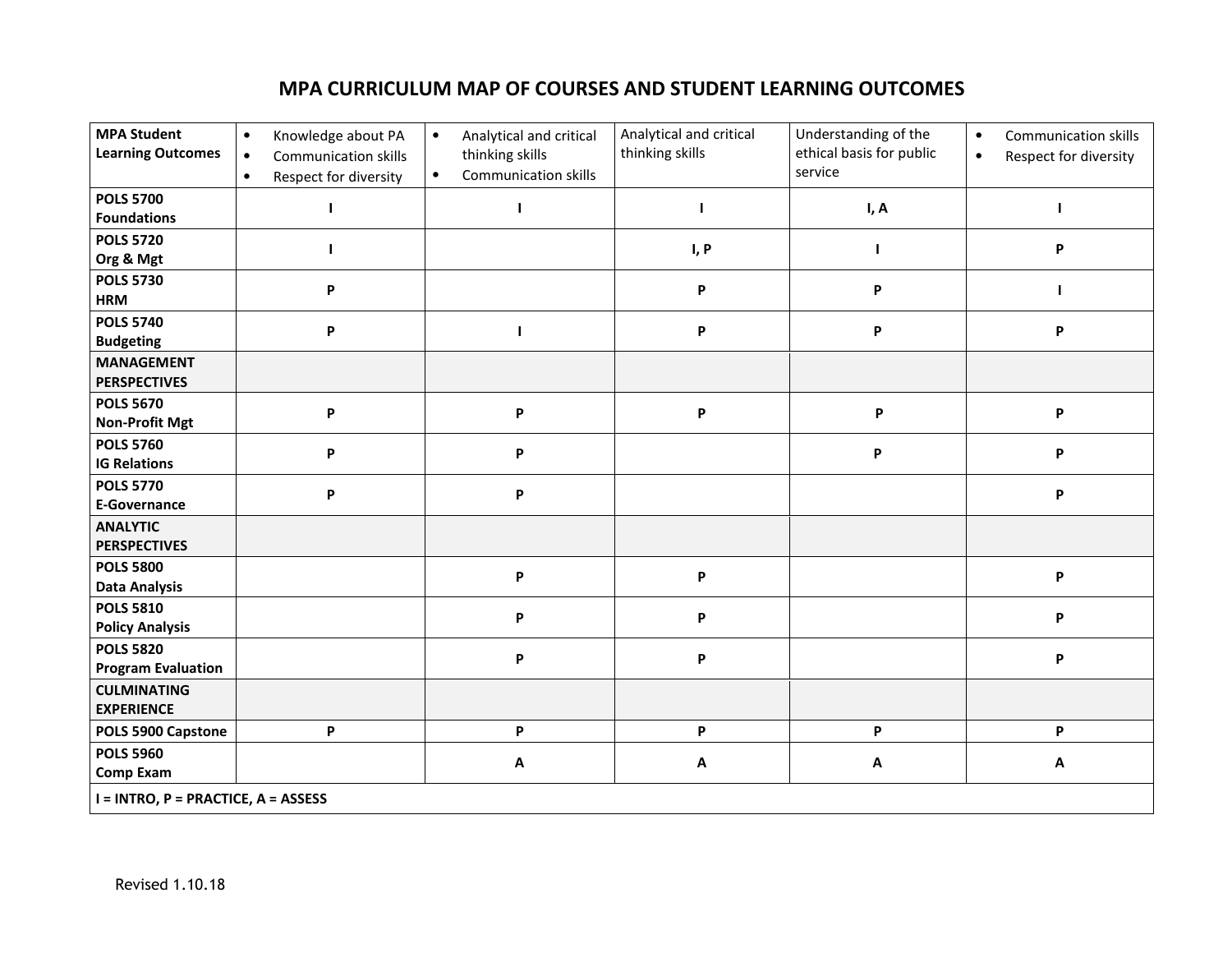## **STUDYING FOR THE MPA DEGREE**

Once you have been accepted into the MPA program, your job is to work your way through the courses, culminating either with the comprehensive examination or thesis. The MPA Graduate Advisor, public administration faculty and the Graduate Coordinator in the department office will assist you as much as we can. But remember – it is your responsibility to ensure that you fulfill all the degree requirements, keep track of the courses you complete, and maintain good standing in the program. If you have any questions or find difficulties in completing your program, you should immediately talk with the MPA Graduate Advisor. The following notes are to help guide you and familiarize you with the most important regulations. For further details, you should consult the University Catalog.

#### **General Obligations and Honor Code**

Our program is conducted in the spirit of adult education, which assumes that every individual student bears responsibility for ethical conduct. Your admission into the MPA program assumes as a minimum acceptance of the following Honor Code:

The Honor System in the MPA program depends upon adherence of all members of the program to high standards of academic behavior. Acts constituting a violation of the Honor Code include giving or obtaining assistance in a formal academic exercise without due acknowledgement; plagiarism, the submission of the same work for academic credit more than once without permission; willful falsification of data, information or citation; and the failure to take constructive action in the event of committing or observing a violation or apparent violation.

You additionally are expected to exercise courtesy to faculty, staff and fellow students; respect the facilities and amenities of the University; and observe common rules regarding classroom behavior, punctuality and timely fulfillment of assignments. Students who contribute actively to classroom discussions, interact with their colleagues, and avail themselves of the multiple opportunities for education offered through their courses and University activities generally gain a good deal more from their degree programs than those who see the degree simply as something to be gotten through as quickly and with as little effort as possible.

#### **Your Program Plan**

When accepted by the Department of Political Science into the MPA degree program, you must file a program plan. The program plan lists the courses you need to take to receive the degree. It represents a contract between you and the University, and may only be changed (by addition or substitution of other courses) through approval of the MPA Graduate Advisor and Department Chair.

Your program consists of a minimum of 36 semester units plus a comprehensive examination or thesis. You must complete your approved program with a grade point average of 3.0 ("B" average) or higher. Courses with grades below a C must be repeated.

The Graduate Coordinator will send your program plan to you, and you should discuss it with the MPA Graduate Advisor and make sure you understand all its requirements. The program plan has to be signed by you, the MPA Graduate Advisor and the Department Chair.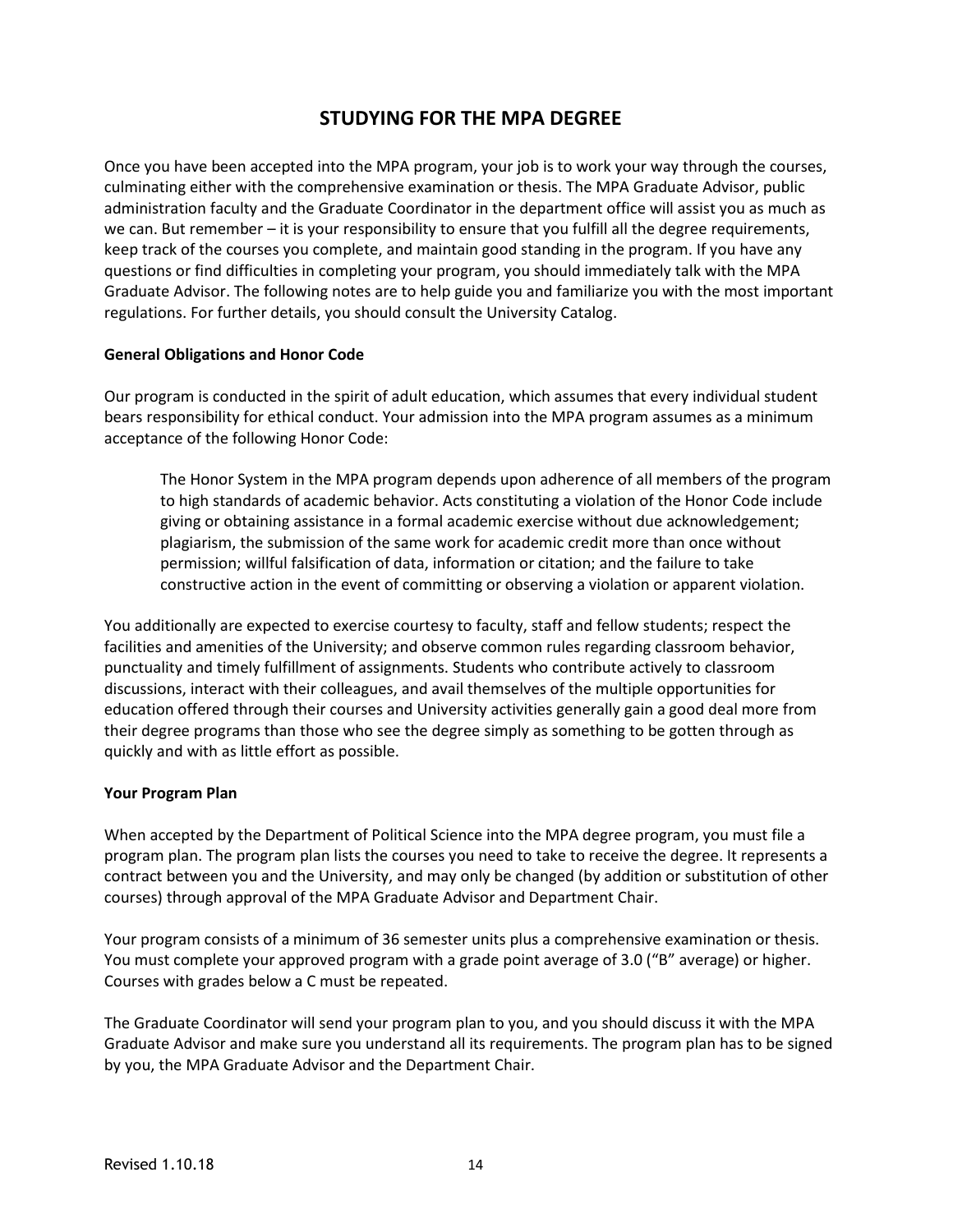Remember: You are responsible for ensuring that you fulfill the requirements of your program plan. You should keep a copy, and as you complete each course you should keep track of the semester you took it and the grade you received. You are welcome to take additional courses; however, only those approved and officially substituted by the MPA Graduate Advisor may be counted toward your program. If changes or substitutions are approved for your program, you should make sure these have been properly recorded in your file and the necessary paperwork completed.

### **Advancement to Candidacy**

All graduate students must be advanced to candidacy to complete their graduate degree. After successful completion of 12 units (4 courses) on your official program, please fill out the MPA program's advancement to candidacy form—available on the Web site and in the Political Science Department and submit the form to the Political Science Department. Once you advance to candidacy, you cannot take a leave of absence and must maintain continuous enrollment. To advance to candidacy, the following conditions must be met:

- Completion of 12 semester units of 5000-level courses with a cumulative minimum GPA of 3.0
- Passage of the Writing Proficiency Exam/Graduate Writing Record Assessment, if required

### **Advising**

At the beginning of your studies, you should meet with the MPA Graduate Advisor to discuss your program plan. Although the program is fairly straightforward, you should periodically check with the MPA Graduate Advisor or a public administration faculty member to see that you are on the right track. If you want to change your program, substitute a course or add a course not on your program, you should see the MPA Graduate Advisor to gain approval and ensure an official change is made. MPA faculty office hours are posted on the Political Science Web site and outside the Department office. You may sign up for an appointment in person (office hours sign-in sheets are posted outside faculty office doors), or via telephone or e-mail. You should note that there are no faculty office hours between semesters, during final examination weeks or during the summer semester if faculty are off-duty.

Remember: It is solely your responsibility to plan your program so that you complete your degree efficiently and comfortably. You should make sure that you consult the MPA Graduate Advisor regularly to ensure you are meeting all requirements.

#### **Graduate Writing Proficiency Requirement**

**G**raduate students who received their undergraduate degree from a university where English was not the language of instruction must take the Graduate Writing Proficiency Examination (UNIV 4000), which is offered each semester, by the end of your second semester in residence or the completion of 12 units, whichever comes later. Graduate students who received their undergraduate degree from a university with English as the language of instruction do not need to the Writing Proficiency Exam.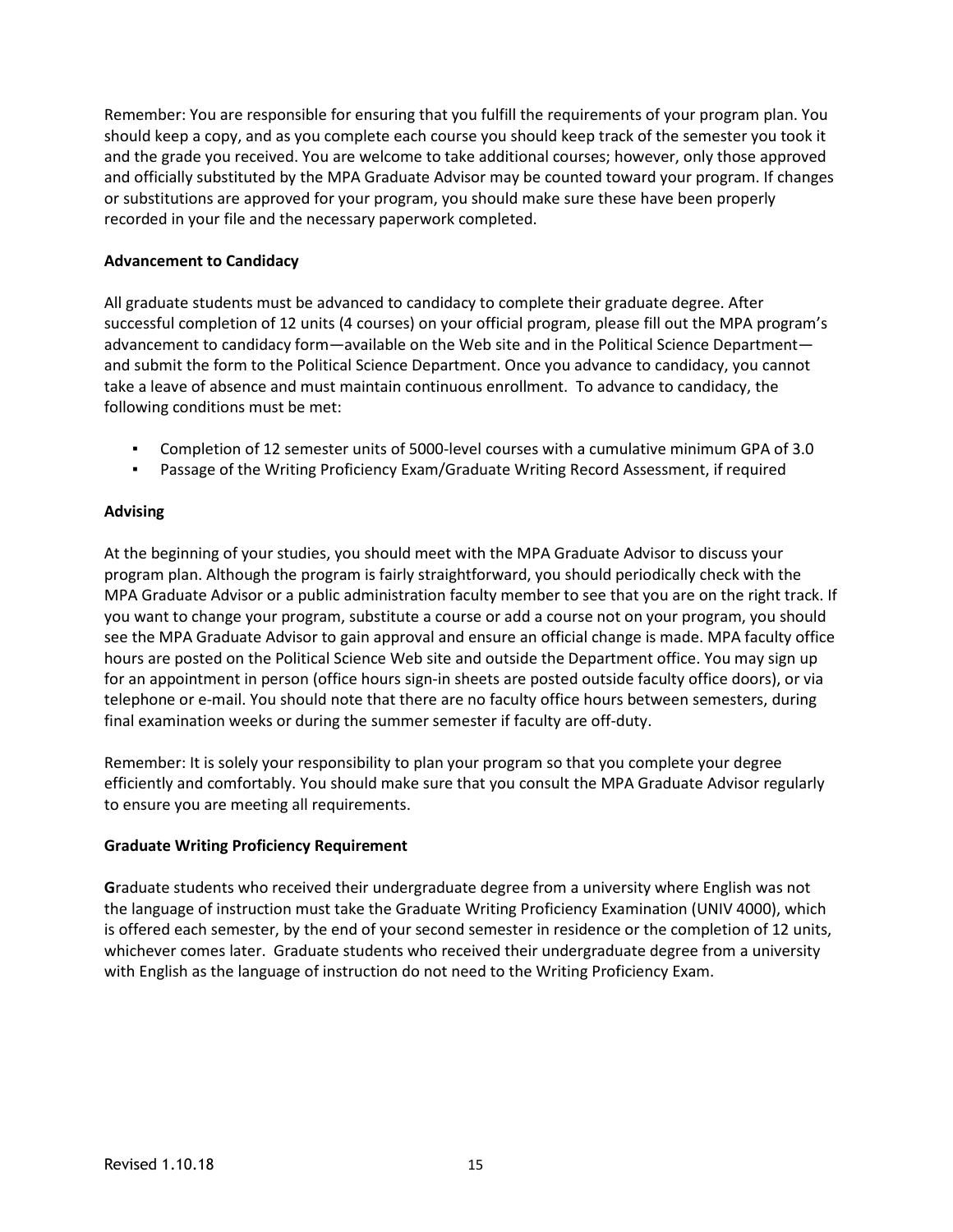### **Internships**

The MPA program requires an internship. You must complete the equivalent of a one semester internship in public administration, a non-profit organization or an approved field project. Appropriate professional experience may be substituted for an internship. Most students can use their professional experience to fulfill this requirement. To qualify, experience must be professional and/or administrative in nature as opposed to a clerical-level position. You can request an internship waiver by completing the MPA Internship Waiver Form and submitting it to the MPA Graduate Advisor for consideration.

### **Registration for Courses**

Your registration dates and deadlines are indicated in your personal G.E.T Account (NOTE: The University requires that you pay the registration fees prior to registering). Two MPA courses require permission to register: POLS 5700 (all newly admitted MPA grad students are given a permit and must register for this course in the first semester of attendance) and POLS 5960, the exit exam. If you register for the Capstone Course (POLS 5900) prior to your last semester, you will be dropped from that course during the preregistration period. A full-time course load for graduate students is 8 units, and you should not register for more than three 3-unit, 5000-level courses.

#### **Incomplete Grades**

Students who do not complete the work for a particular course may be granted an "incomplete" grade with the instructor's permission. Students have up to but no longer than ONE calendar year to make up the incomplete regardless of breaks in attendance, a leave of absence, etc. The official policy states that the single year may be extended prior to the expiration of the one-year period by the College Graduate Dean, "for contingencies such as, but not limited to, military service and health problems or an incapacitating nature verified by a physician's statement."

Incomplete grades that are not made up become graded IC (Incomplete Charged) and are factored into the overall GPA as a grade of "F."

#### **Seven-Year Rule**

You have seven years to finish your degree once you start taking 5000-level courses on your program. Courses at CSULA expire seven years after they are taken, and they must be re-taken for them to count toward your degree. The College allows three courses to be petitioned for renewal, but students may only petition for revalidation one time. Needless to say, re-taking courses involves considerable inconvenience and cost, and the whole procedure has to be agreed upon by the College Graduate Studies Sub-Committee, which in the past has required an explanation in person as to why you did not complete the coursework within the normal timeframe.

Speaking practically, the "seven-year rule" means that the University's expectation is that you will work steadily on your program once you commence. An extended leave of absence for whatever reason may involve re-taking courses because of their expiration or may result in your not being able to complete the requirements for a Master's degree.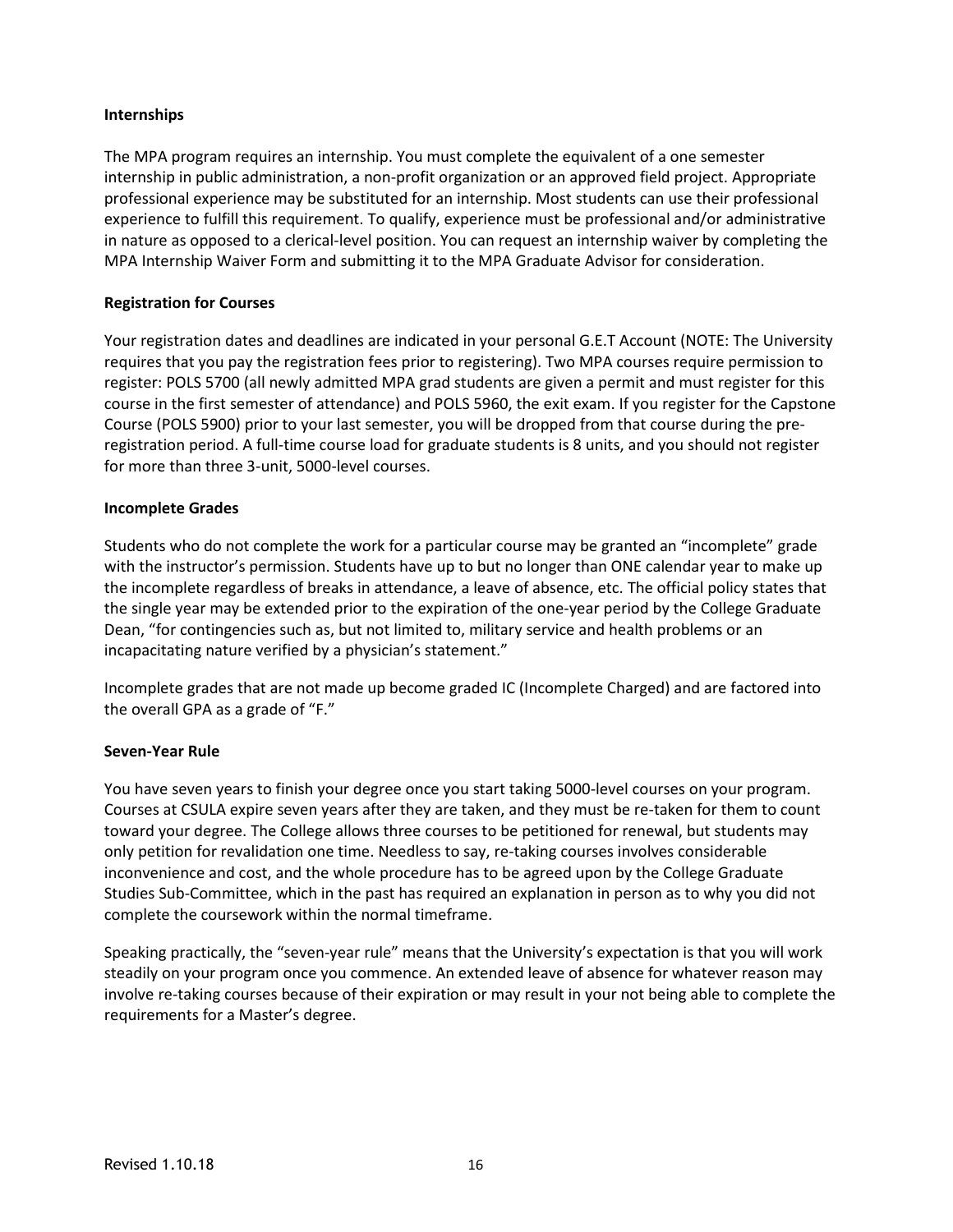#### **Leave of Absence**

If you intend to interrupt attendance for more than one semester, you must file an application for Academic Leave, which can be granted for up to two semesters. Granting Academic Leave is routine, but if you do not file for a Leave of Absence, you will need to reapply for admission. If you are readmitted, you will be subject to the catalog requirements in force (including any new requirements) when you return to your studies.

#### **Adding Courses After the Semester Has Begun**

The last day to add a course with the instructor's consent is the same day of the third week as the day the class began if the course is not fully enrolled; however, adding a course after the first week is NOT recommended unless there are special circumstances because graduate courses meet only once per week and cover extensive material each week.

#### **Dropping Courses After the Semester Has Begun**

The policy on dropping or withdrawing from courses is one of the areas where CSULA is very different from other universities and causes more problems for students than most other areas of policy.

First, you get a free drop during the registration period BEFORE the semester begins or during the first six (6) days of the semester. This means one week ONLY. No signatures are required. You can drop a course via the G.E.T. registration system.

After the first week, you can withdraw from a course with the instructor and Department Chair's signatures, and you will receive a "W" on your grade report. Current policy allows you to accumulate a maximum of 18 units of "W" grades. After 18 units of "W" grades, you will not be permitted to withdraw from a course once the semester has started.

After the 11th week, you only can withdraw for "extremely serious and compelling reasons," which usually turn out to be serious and extreme cases of medical problems or changes in work hours. You will need the instructor, Department Chair and Dean's signatures, and you will have to provide outside, written verification of the reasons for the drop. This process typically requires that you drop all enrolled courses and not just one course.

Collecting signatures during the 12th to 15th weeks in the semester is difficult, so do not wait until Thursday or Friday and expect that the faculty, Chair and Dean will be available to sign your form. Start early.

Be very careful of these rules! If you do not withdraw properly or wait too long, you will receive a WU for the courses, which stands for "withdrawal unauthorized" and counts on your GPA as a grade of "F."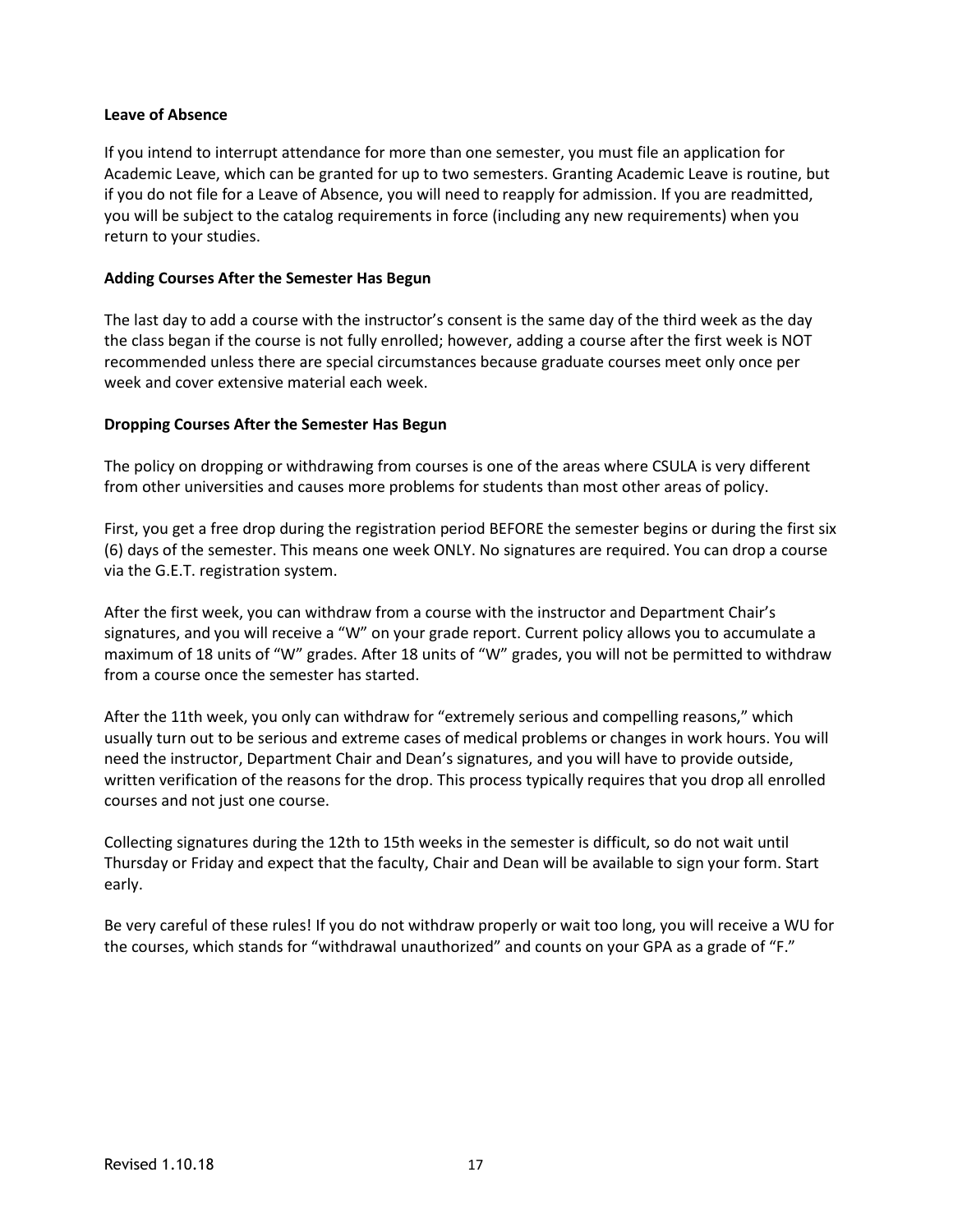### **Your GPA**

Graduate students must have a cumulative GPA of 3.0 or above in the courses on their graduate programs. Anything less is unacceptable, and a student in this position initially is placed on academic probation and then disqualified from further classes if their GPA is not raised to 3.0 within 12 units or two semesters in residence, whichever is later. Courses for graduate students also cannot be renewed (retaken and replaced with a higher grade). Disqualification means that you are no longer allowed to continue in the MPA program.

There is a big difference between graduate students and undergraduates in this respect; if your GPA is below 3.0, you only can take the courses on your program and two additional courses to raise it. You cannot take an unlimited number of courses to raise your GPA. We are limited by University rules to the addition of only two courses to your program. Obviously, it is better never to arrive at this situation than to have to get out of it.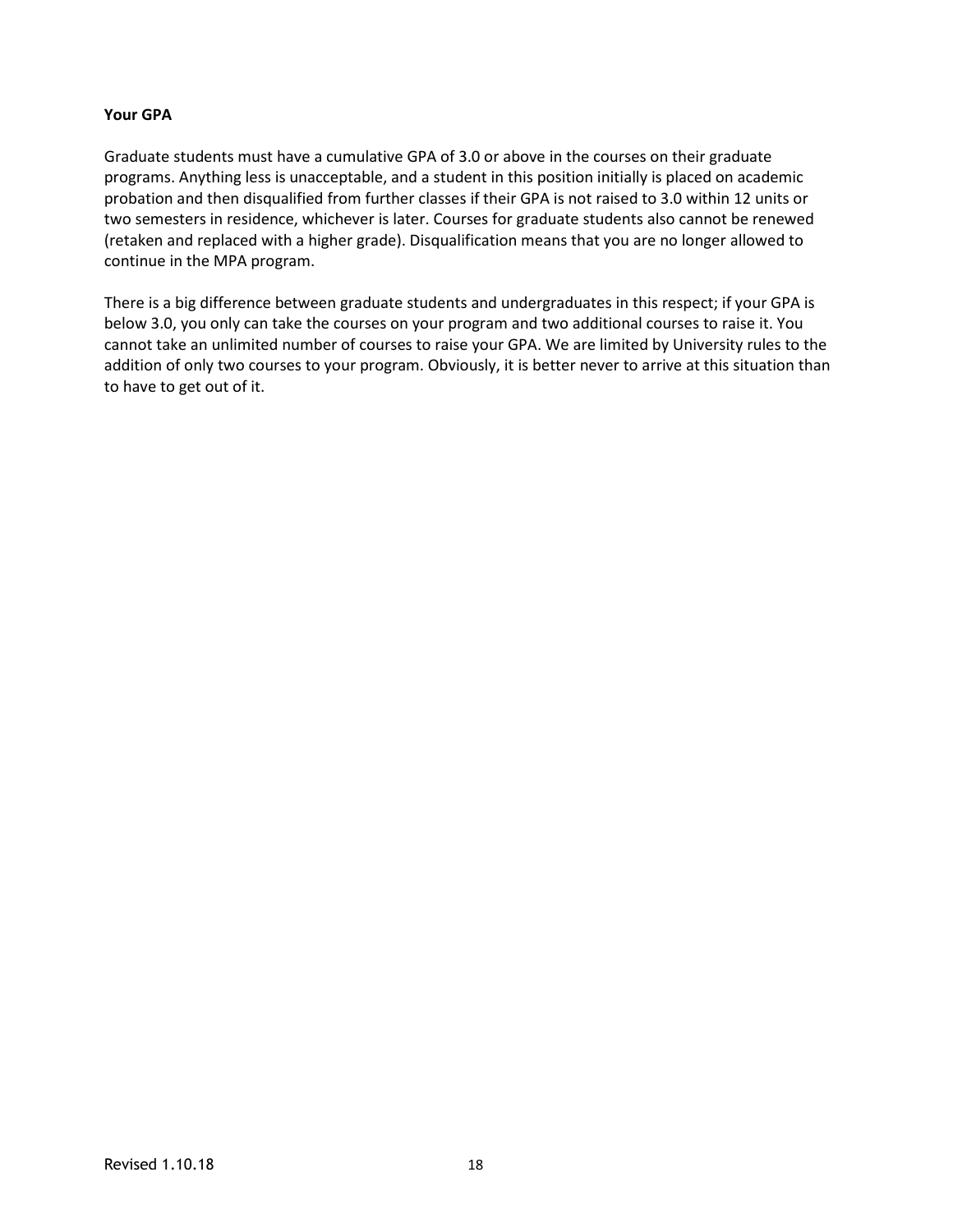## **APPLICATION FOR GRADUATION**

#### **University Procedure**

The University processes applications for graduation three times a year (Fall, Spring and Summer). The University commencement ceremony is held only once in the Spring Semester. Students who wish to have their name printed in the booklet for the Spring ceremony must file by the previous Fall or the Spring and Summer semesters of the current year. For example, May 2018 graduation candidates would include those who filed for the Fall 2017, Spring 2018 and Summer 2018 graduation.

It is solely the student's responsibility to file for graduation during the filing periods that are "printed" in the semester "Schedule of Classes" (go to <http://www.calstatela.edu/classschedule> to select the semester you are in, and then click on the "Important Dates" link). The University's Graduation Information and Graduation Application can be found here: [http://www.calstatela.edu/graduation.](http://www.calstatela.edu/graduation)

Completion of the MPA degree is fulfilled by the successful passage of the comprehensive exam or completion of a thesis. MPA candidates must file for the appropriate semester that they anticipate they will attempt the comprehensive examination.

Note: If you do not pass the exam, you are allowed to repeat it the next time the exam is given. It is the policy of the Graduation Office to roll applicants' graduation applications to the next semester if they do not complete all the degree requirements by the semester filed. For MPA candidates, the consequence is that should you not pass the comps in the Fall, your application would be forwarded to the Spring semester. The exam is not given in Summer semesters since faculty are not on duty to grade them.

#### **Department Procedure**

Bring your paid Graduation Application to the Political Science Department Office for the Graduate Coordinator to stamp, verify that all requisite information is correct and to record that you have applied for graduation. Your application then will be forwarded to the College of Natural and Social Science Dean's Office and the University Graduation Office for processing.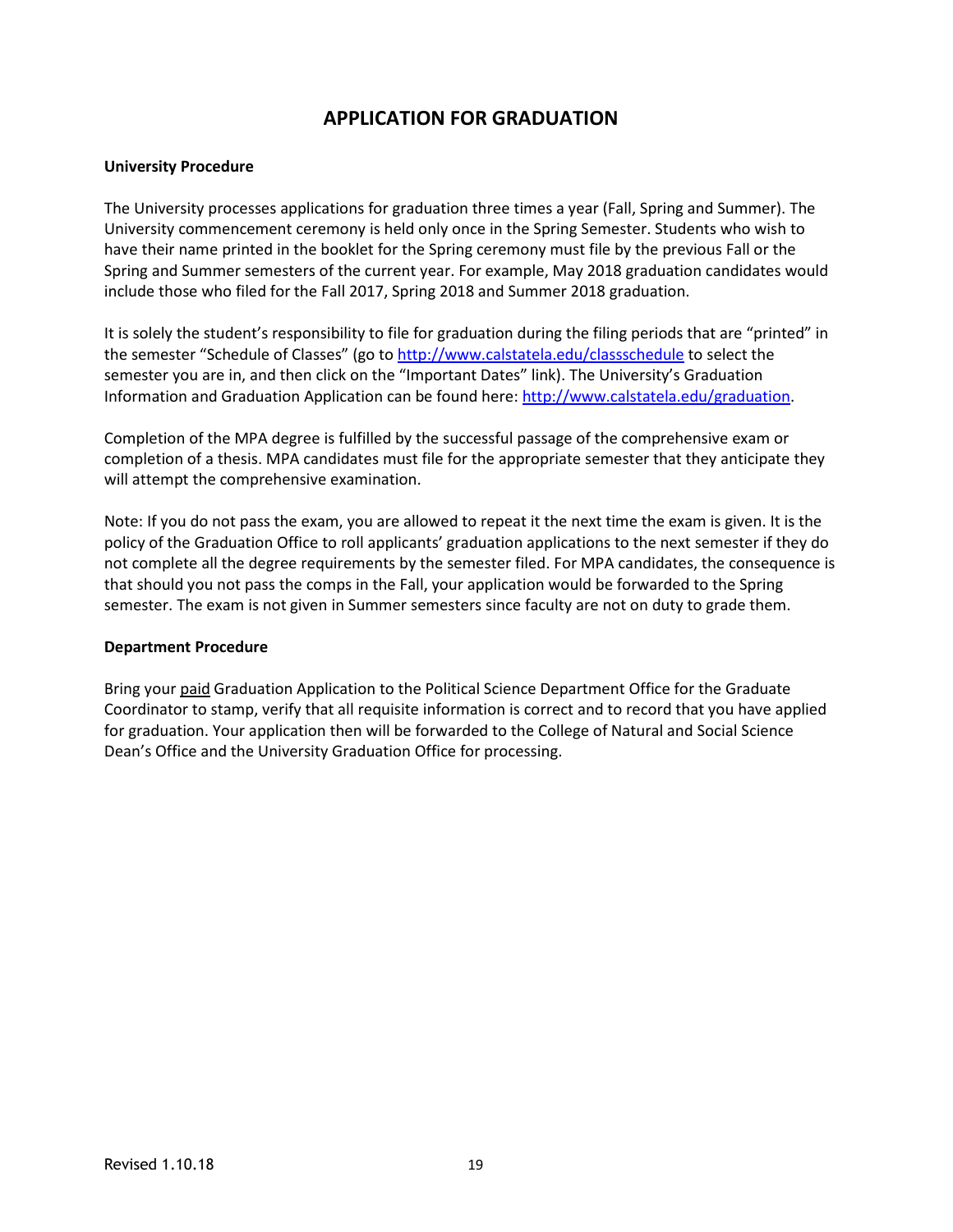## **SUMMARY CHECKLIST**

Once you have received your letter admitting you to both the University and the MPA program, you may begin working toward your degree. This checklist summarizes the process outlined in the Handbook.

1. Attend the MPA New Student Orientation and follow up by making an appointment with the MPA Graduate Advisor to discuss your program plan.

2. Take the Writing Proficiency Examination (UNIV 4000) within two semesters of starting courses, if you are required to take it.

3. Discuss with the MPA Graduate Advisor whether you need an internship, or whether it will be waived due to your professional experience. Complete and submit the Internship Waiver Form to the Graduate Coordinator in the Political Science Department. If you need an internship, start planning now.

4. Begin your program with the required introductory course POLS 5700 in the first semester admitted.

5. Continue with your core and elective courses. Consult the two-year MPA planning schedule to see when courses will be offered (this schedule is tentative, but efforts will be made to adhere to it).

6. Registering for 8 units of 5000-level courses per semester constitutes a full-time course load, although most students will take 6 units (two 3-unit courses) of 5000-level courses due to work and personal commitments. Taking more than three 3-unit courses is not recommended. Plan to register early to get the courses you wish to take.

7. You need to maintain a B average (3.0) on your 36-unit program. If you drop below a B, you will be placed on academic probation. If you cannot get up to a B average with the courses left on your program, we can add only two courses to the program to make up for the deficiency.

8. After completing 12 units on your program with a minimum B average and passing the Writing Proficiency Exam, you should submit a form to receive Advanced Candidacy standing.

9. Think about how the MPA courses fit together for you, and look ahead to the comprehensive exit examination and prepare yourself to complete it successfully.

10. In your last semester, you may take the comprehensive examination. You need to request a permit from the Graduate Coordinator to register for POLS 5960. You register for it as you would for any course, except that this course has a fee of \$10.

11. Students need to apply for graduation for the semester in which they take the comprehensive examinations – plan ahead. The application filing periods, which typically are one semester in advance of the graduating semester, are published here: [http://www.calstatela.edu/graduation.](http://www.calstatela.edu/graduation) It is the student's responsibility to file by the listed deadline. Please contact the Graduate Coordinator with any questions.

12. If you wish to write a thesis, you should consult with a faculty advisor early in your program, and you should be aware that an acceptable thesis usually takes at least a year and usually more to complete.

13. You should become familiar with the University Catalog sections on the Department and graduate study generally in force when you began study. The University Catalog can be accessed here: [http://ecatalog.calstatela.edu/index.php.](http://ecatalog.calstatela.edu/index.php)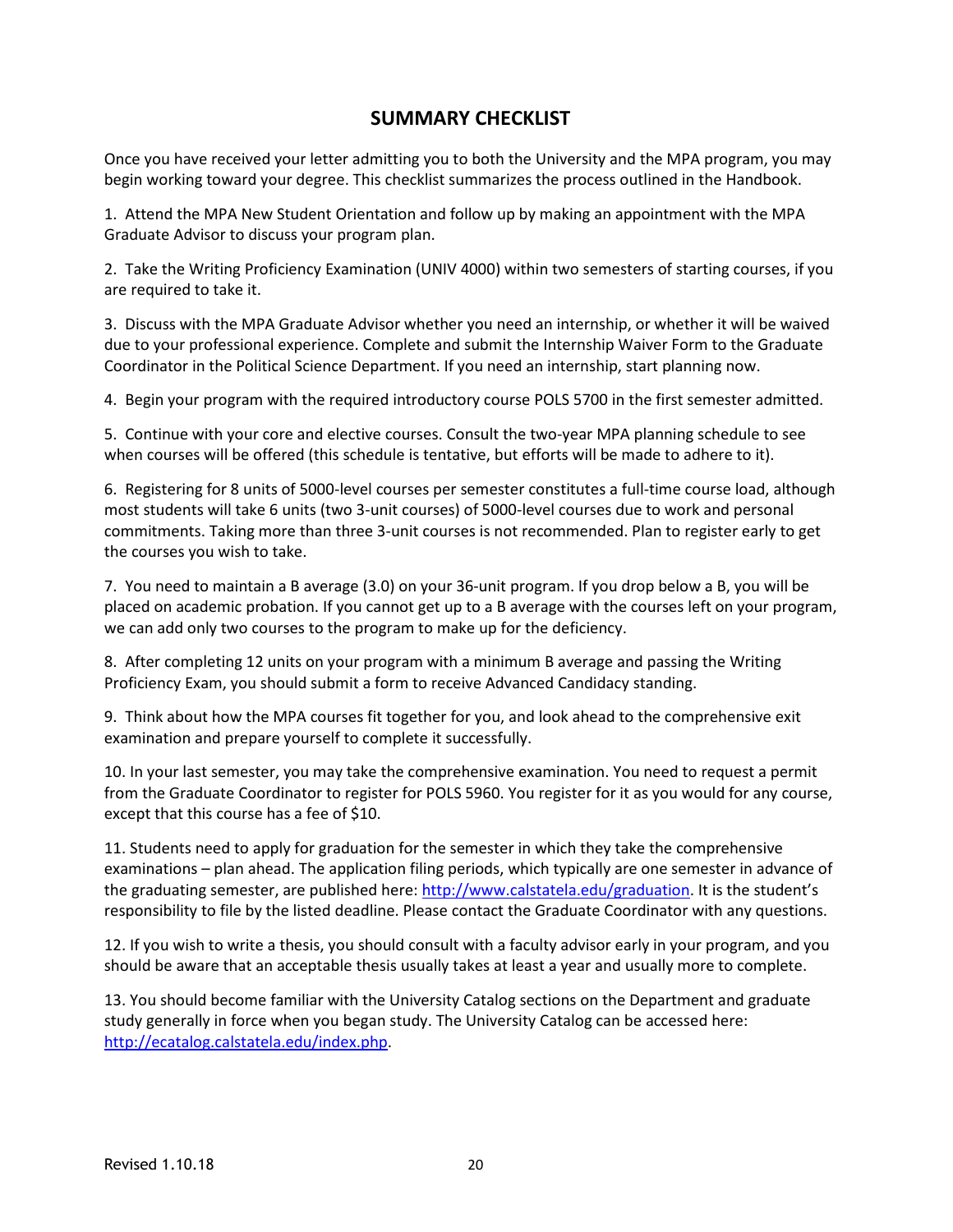# **PUBLIC ADMINISTRATION FACULTY NUCLEUS**

Jessica DeShazo, Ph.D. (Northern Arizona University, 2014). Assistant Professor. Public Administration and Public Policy, Public Budgeting, Environmental Policy and Administration.

Chongmyoung Lee, Ph.D. (North Carolina State University, 2014). Assistant Professor. Public and Non-Profit Management, Performance Measurement and Management, Research Methods and Quantitative Analysis, Microeconomics and Public Finance, Organizational Studies.

Marla Parker, Ph.D. (University of Illinois at Chicago, 2014). Assistant Professor. Public Management, Public Values, Science and Technology Policy and Higher Education, Diversity and Cultural Competency.

Ellen Shiau, Ph.D. (University of Southern California, 2012). Associate Professor. Urban Politics and Public Policy, Civic Engagement, Nonprofit Organizations, GIS Methods and Analysis.

## **PAST PUBLIC ADMINISTRATION FACULTY AT CSULA**

The MPA program at Cal State LA has existed since the 1950s. The contributions of the following MPA faculty, to the evolution of our program (as well as the Department and University) and to the field of public administration, are recognized and appreciated. The timeline of dates of service is provided.

Arthur J. Misner (1955-1983) Eugene P. Dvorin (1958-1992) Robert B. Callahan (1960-1983) Robert H. Simmons (1962-1985) George Litke (1963-1992) Vergil Stevens (1963-1985) J. Theodore Anagnoson (1983-2006) Byran O. Jackson (1986-1992) Naomi J. Caiden (1993-2008) Siegrun Fox Freyss (1996-2013) Stephen K. Ma (1990-2015) Greg Andranovich (1990-2018)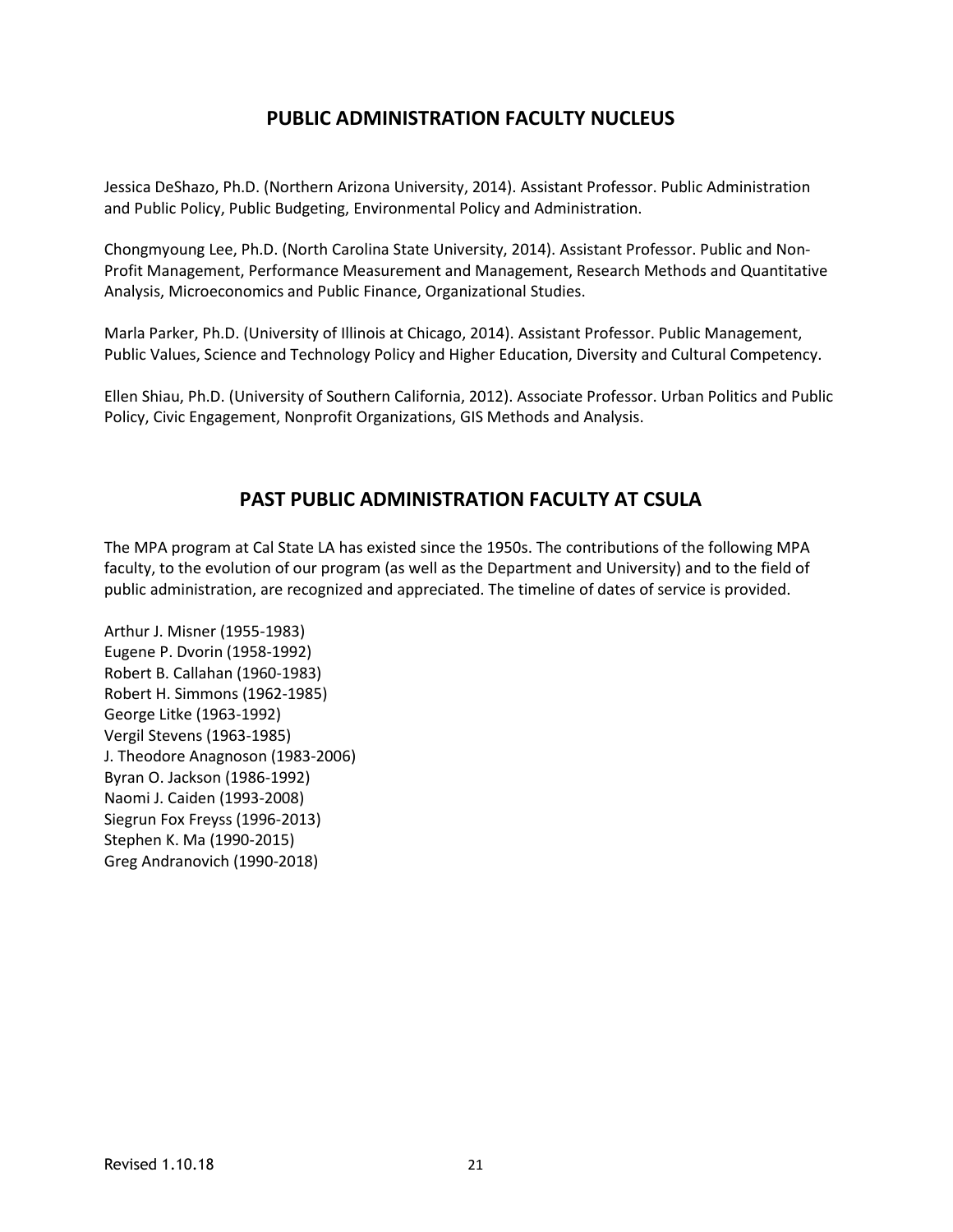## **IMPORTANT CONTACTS AND OFFICES**

#### **Public Administration Faculty and Staff**

The Political Science Department is located in the Engineering and Technology Building, Room A524.

Jessica DeShazo, Ph.D. Assistant Professor (323) 343-2245, jdeshaz@calstatela.edu

Chongmyoung Lee, Ph.D. Assistant Professor (323) 343-2234, clee140@calstatela.edu

Marla Parker, Ph.D. Assistant Professor (323) 343-2248, mparke17@calstatela.edu

Ellen Shiau, Ph.D. Associate Professor (323) 343-5826, [eshiau@calstatela.edu](mailto:eshiau@calstatela.edu)

Ms. Marilyn Orozco Administrative Support Coordinator (323) 343-2230, morozc44@calstatela.edu

Ms. Jacqueline Escamilla Graduate Coordinator (323) 343-2230, jescam11@calstatela.edu

**Office of the Dean, College of Natural and Social Sciences**

Wallis Annenberg Integrated Science Complex, Wing B, Room 223

Pamela Scott-Johnson, Ph.D. Dean (323) 343-2000

Nancy McQueen, Ph.D. Associate Dean (323) 343-2205

Cheryl Koos Associate Dean (323) 343-2205

#### **Office of Graduate Studies and Research**

Administration, Room 710 323-343-3820 fax 323-343-6424 <http://www.calstatela.edu/graduatestudies>

Ms. Amy Miller Administrative Assistant KH-D1051, (323) 343-2205, amiller@calstatela.edu